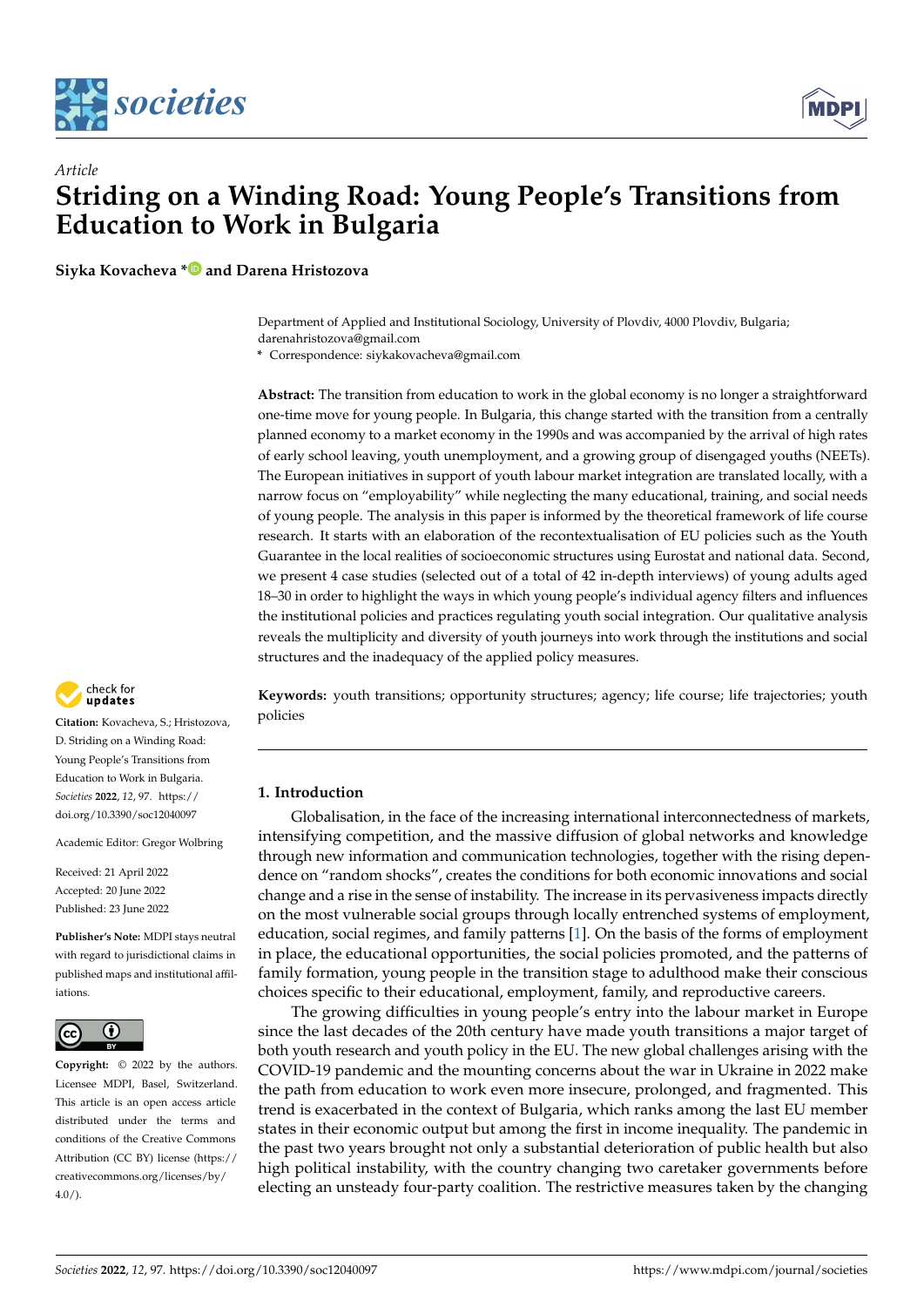governments posed new barriers to young people in their access to quality education, lifelong learning, and the labour market, with the latter additionally tightened by the wave of returning migrants from abroad seeking secure employment in a very uncertain present.

Youth studies in Bulgaria tend to place their attention on young people's values and forms of behaviour in various life domains separately [\[2,](#page-16-1)[3\]](#page-16-2) rather than focusing on youth transitions between them. The shift in value orientations towards education, work, politics, and family among the cohorts of grandparents, parents, and young people is perceived to reflect the wider social change in society [\[4\]](#page-16-3). However, though less noticed, changes in the forms, length, and sequence of the school-to-work and housing transitions are also indicative of significant social trends. Thus, the replacement of the strictly controlled and linear youth transitions in the 1970s and 1980s of the 20th century with the de-standardised, prolonged, and precarious trajectories in the 1990s is revealing of the radical societal transformation of Bulgarian society towards a market economy and political democracy [\[5\]](#page-16-4). Interwoven with the changes in youth educational and employment choices is the transformation of their attitudes towards marriage and parenthood. There is a growing discrepancy between marriage and childrearing, with a rise in co-habitation. The preferred age for having a child is gradually increasing, and today, this step is taken more in the late 20s to mid-30s of the course of life [\[6\]](#page-16-5).

This paper makes an attempt to explain the growing complexity of school-to-work transitions through a life course perspective. The approach takes into account the cumulative nature of the different transitions in individual trajectories and place them in the historical and cultural context in which they are embedded [\[7\]](#page-16-6). In the analysis that follows, we first delineate the characteristics of the social context for young people's lives in Bulgaria 30 years after the system change and 2 years after the spread of COVID-19 in the world. Building upon official statistical data and an overview of research reports and policy evaluations, we focus on the gaps and contradictions in the institutional arrangements for supporting the transition from school to work. We then proceed with qualitative analysis of in-depth interviews with 42 young people who were experiencing various hurdles in their access to the labour market. The findings draw a picture of diverse youth transitions, with a noticeable polarization between those leaving the education system without completing the primary level and university graduates. We present in more detail four cases of youth trajectories demonstrating the polarised dilemmas that the current young generations face when striding on the road between the levels of the educational system, lifelong learning programs, and into the world of work. This paper contributes to the existing studies of youth transitions by revealing the internal dynamic of the school-to-work transition instead of only comparing its starting and ending points and highlighting the ways in which young people's individual agency works to overcome the gaps in the institutional policies and practices regulating youth social integration.

### **2. Life Course Perspective of Youth Transitions**

Youth transitions have been studied in a broad spectrum of theoretical frameworks [\[8–](#page-16-7)[10\]](#page-16-8). The life course perspective situates youth transitions in a wider time frame and examines the interplay between the opportunity structures in the social context and young people's subjective agency in the process  $[11,12]$  $[11,12]$ . According to Elder ( $[13]$ , p. 5) the life course consists of "age graded transitions through institutions and social structures, and is embedded in relationships that constrain and support behaviour—both the individual life course and a person's developmental trajectory are interconnected with the lives and development of others". The individual life course should be explored in its relationship with the historical time and the social milieu in which the individual life is lived [\[7,](#page-16-6)[14\]](#page-16-12). The inquiry into the dynamics of youth transitions makes it possible to highlight the interlined processes of individual and social change during the period of youth.

Youth transitions are embedded in specific socioeconomic and cultural structures and institutional arrangements on multiple levels—national, regional, and local—which govern the opportunities and constraints of individual trajectories [\[15\]](#page-16-13). Several typologies of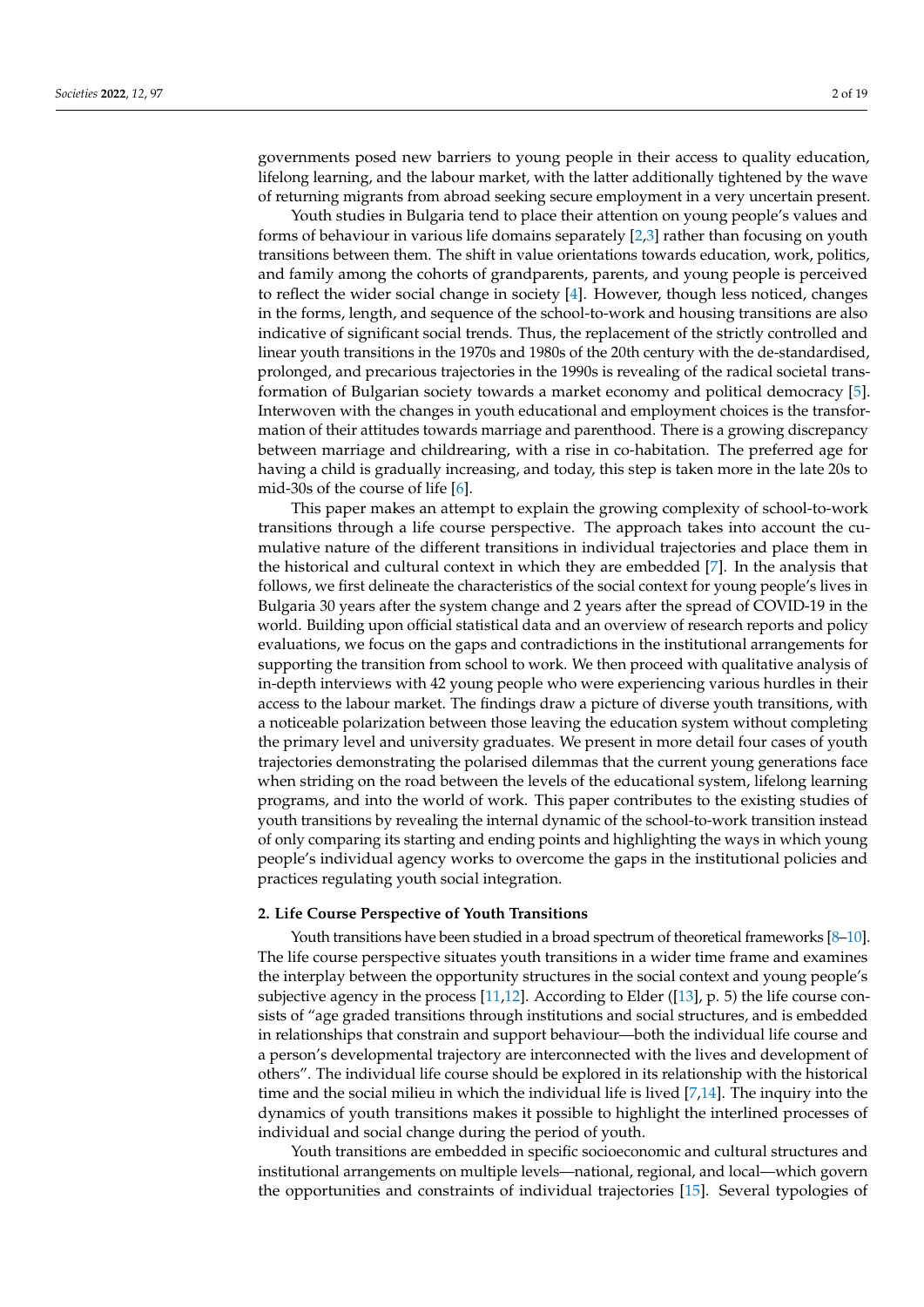youth transition regimes have been developed [\[16,](#page-16-14)[17\]](#page-16-15) which either exclude or are not fully applicable to the situation in the post-communist countries in Eastern Europe. Common trends for present-day youth policies in the countries in the region are the contraction of state support in comparison with the communist past and the rise in the importance of the market mechanisms in access to welfare, as well as the preservation of a centralised and comprehensive public educational system with growth in private institutions and a renewed reliance on the family [\[18](#page-16-16)[,19\]](#page-16-17). However, there were significant differences in the institutional structures during the communist regime, despite its one-party rule over a centrally planned economy and highly centralised social protection, and these grew during the countries' different paths of post-1989 societal transitions, creating complex countryspecific amalgams of liberal, universal, conservative, and sub-protective elements [\[20\]](#page-16-18). It is important to bear in mind Raffe's [\[21\]](#page-16-19) observation that the social context in each country is unique, and it is highly relevant to treat each as a separate case. Following this advice, we describe the Bulgarian youth policy system in greater detail in the next section of the paper.

A major methodological principle in the perspective—the principle of agency [\[15](#page-16-13)[,22\]](#page-16-20) emphasises that people do not passively follow status-based life transitions but make more or less informed choices within the available structure of opportunities and constraints. The macrostructures do not fully determine the shapes of life trajectories but allow the individuals to contribute to the process, actively constructing their biographies [\[8,](#page-16-7)[23\]](#page-16-21). Unlike the rational choice theories that account for the estimation of the expected gains and losses in the current situation, the life course perspective explores the meanings the young attach to their choices, which change over time, and the ways in which they develop aspirations, mobilise resources, and reflect on the process. The choices that the young make at a certain point in time have consequences for their life courses expanding or restricting the opportunities in the next life stages. This approach allows a dynamic understanding of youth transitions, situating the school-to-work transition within the whole life trajectory of the individual. Agency is not constant; rather, it develops over time, and as Emyrbayer and Mische ( $[24]$ , p. 963) argue, "it can only be captured in its full complexity ..., if it is analytically situated within the flow of time" as informed by the past, oriented towards the present and the future. This intertwining of the different time dimensions presents the young as reflexive agents of their life transitions, although in different degrees and with different competences for self-reflection.

The life course perspective also underlines the social networks of young people, consisting most commonly of family, friends, and peers, through which the young receive support and resources for their life transitions. Youth transitions from education to employment are shaped and negotiated by various other actors as well [\[25\]](#page-16-23), such as teachers, social and youth workers, and policy makers. They serve as mediators between the institutional arrangements and young people's needs, while young people's agency modifies and actively transforms their influence.

Building upon the methodological approach of the life course perspective, we first draw the picture of the changes in the opportunity structures for education-to-employment transitions in Bulgaria, then look into young people's agency along their individual journeys and the ways in which they reflect upon their past, present, and future opportunities, and explain their choices.

## **3. The Social Context of Youth Transitions in Bulgaria**

In this section, we present an overview of the trends and specific aspects of the educational and training system, labour market conditions and their institutional regulations, changes in social inequalities, and welfare provisions in support of young people in Bulgaria in the beginning of the third decade of the 21st century. These characteristics largely form the opportunity structures for youth school-to-work transitions at the national level while acknowledging that significant regional and local inequalities also contribute to the diversity of youth transitions.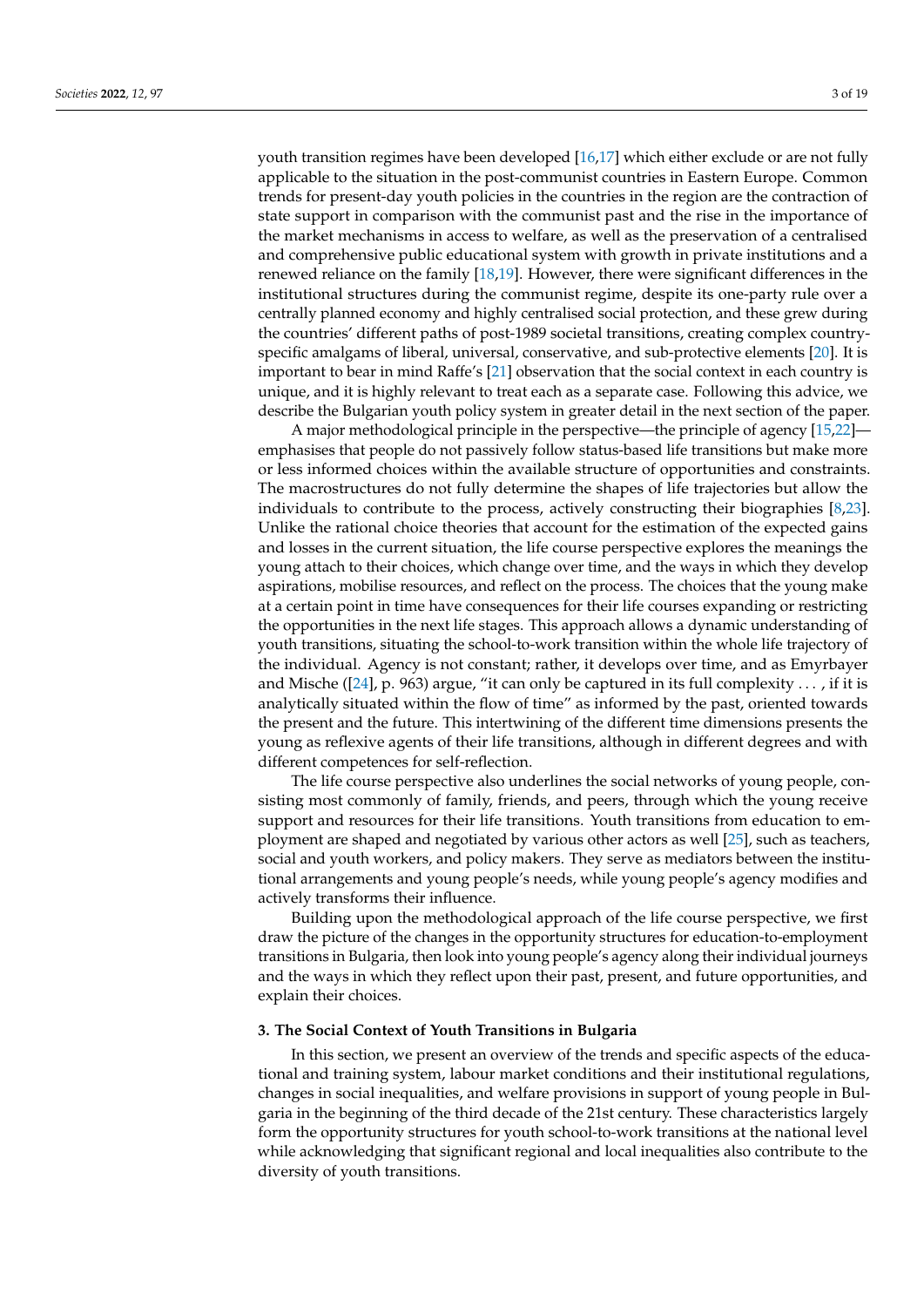The radical societal transformation of Bulgarian society towards a market economy and political democracy from a centrally planned economy and one-party regime that started in 1989 was accompanied by the replacement of the strictly controlled and linear youth transitions in the 1970s and 1980s of the 20th century, with destandardised, prolonged, and precarious trajectories since the 1990s [\[5\]](#page-16-4). The youth policy in Bulgaria also underwent a significant change [\[26](#page-16-24)[,27\]](#page-16-25). In the first decades of the social transformation, with the advent of mass unemployment and soaring inflation, young people were largely ignored, and it was only when accession to the EU became a more concrete political task that the concept of youth began to be used again with the ideological aim to ease the European integration of the country [\[28\]](#page-16-26). At present, youth policy relies on two major documents: The National Youth Strategy (2021–2030) [\[29\]](#page-16-27) and the Law on Youth (2012) [\[30\]](#page-16-28), which introduced the concept of youth workers for the first time and which have undergone several changes up to now. These documents, followed by yearly action plans, indicate a strong influence of EU policies on its basic concepts and main principles. More often than not, the newly adopted programs and measures come in response to European initiatives than to problems in youth transitions identified in official statistical data or in youth research [\[31\]](#page-16-29). A significant deficiency of the policies in support of young people is the lack of coordination among the various sectors of this policy, with a continuing strong centralisation towards the top [\[27\]](#page-16-25). Youth policy at the EU level regulates a wide range of life domains in young people's transitions to adulthood [\[32\]](#page-16-30). Several overviews of the sectoral policies targeting youth in Bulgaria [\[33,](#page-17-0)[34\]](#page-17-1) find a trend in the Bulgarian institutional approach towards a heavy reliance on employment policies at the expense of lifelong learning and welfare services. In what follows, we cover the development in the three policy areas that define the main characteristics of the structure of opportunities and constraints for youth transitions in Bulgaria.

#### *3.1. Trends in Education and Education Policy*

The education system in the country is comprehensive, offering free education to all pupils and setting the obligatory age at 16, which coincides with the legal age for the start of employment. While this regulation implies equality of opportunities for all young people based on the meritocratic principle, in the past three decades, there has been a definite trend towards a greater student selection and segmentation between elite and mass institutions at the level of secondary education. The PISA studies on student achievement [\[35\]](#page-17-2) measured a high degree of segregation along socioeconomic lines in Bulgaria, with students from disadvantaged socioeconomic backgrounds doing worse at reading and mathematics. The latest results place Bulgaria in one group with Albania, Argentina, Greece, and Israel as the five countries with the most unequal distribution of mathematical literacy skills (ibid, 8). In a national study of the formal educational system, Lavrentsova and Valkov [\[36\]](#page-17-3) found a growing trend towards educational segregation between and within schools based on ethnic origin. Various studies attest to numerous instances of overt and covert discrimination towards Roma youth [\[37,](#page-17-4)[38\]](#page-17-5).

The education policy in the country after the regime change has been quick to adjust and adopt policy documents in compliance with the EU's requirements. However, the share of education expenditure in Bulgaria's state budget is below the EU average, being at 3.8% of the GDP [\[39\]](#page-17-6), and within the educational expenditures, the share of support for private providers is rising, which further exacerbates the social inequalities among children with unequal family resources. Although all schools, including vocational high schools, allow the young to continue into post-secondary and higher education, this type of education remains unpopular among young people and their parents. Students from vocational establishments have a much higher non-completion rate than those from general schools, where the quality of teaching is often low and the involvement of employers in vocational education and training remains minimal despite the recent attempts to establish dual-learning schools [\[40\]](#page-17-7). Official statistical data indicate that the rate of early school leavers in the past 10 years fluctuates between 12.4% and 13.9%, and it was at 12.8% in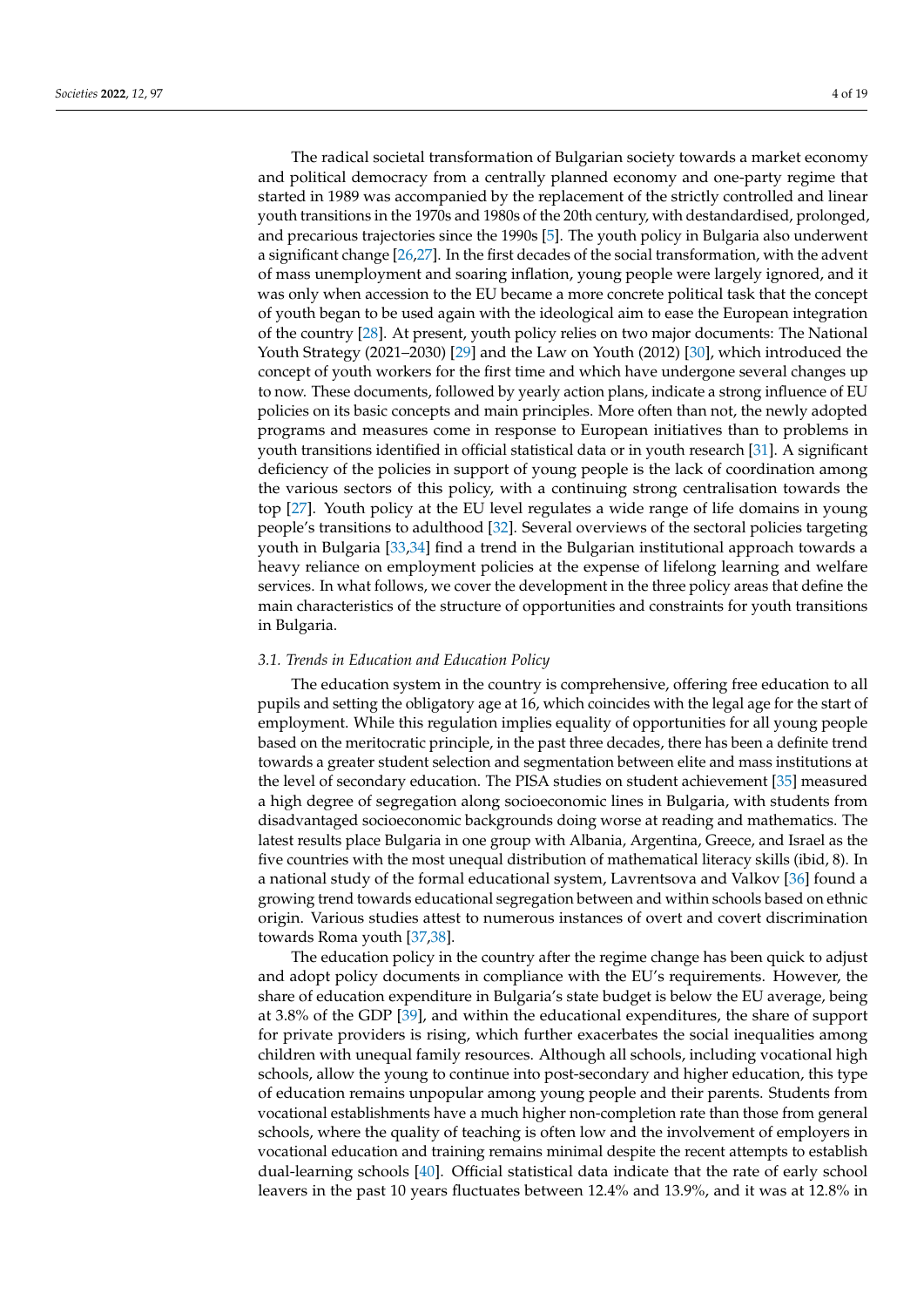2020 [\[41\]](#page-17-8). The rate is not only significantly higher than the average for the EU (9.9%) but is expected to rise even further as a result of the spread of COVID-19 and the slow uptake of online teaching.

The country's policy interventions did not reduce the rate of early school leaving significantly while greatly promoting enrolment in higher education. Since the regime change in 1989, there has been a gradual rise in the number of students in higher education with the liberalisation of the entry requirements and the spread of private universities and colleges. The state insitutions expanded their recruitment by creating a network of branches in towns across the country. The number of students in tertiary education (among the age group of 20–24) in 2019 was 36.4%, higher than the EU average of 33.4% [\[41\]](#page-17-8). University education in Bulgaria in general shares the flaws of the country's vocational schools, leaning towards a more theoretical orientation and lacking a focus on the skills required by employers [\[42\]](#page-17-9).

## *3.2. Labour Market Trends and Employment Policy*

The societal transition in Bulgaria resulted not only in the lengthening of youth transitions but also in their precariarisation. Commonly, they involve multiple steps, with young people moving between unsatisfactory jobs and spells of unemployment, short trainings, or going back into formal education as well as inactivity. The labour market is tight and not favourable towards the young. The trend towards insecure youth employment in Bulgaria mostly takes the form of young people accepting jobs below their qualifications. This is a result largely of the shift in young people's and their parents' attitudes when responding to employers' practices. Thus, while in the first years after the regime change the unemployment rate among university graduates was very high because the young and their parents waited for the abundance of jobs expected "after the end of the Transition", at present, the young who grew up only in the years of a market economy tend to take up any available jobs [\[31\]](#page-16-29). Work in the informal economy is still high, particularly among newcomers in the labour market and those without vocational qualifications.

What is well above the EU level in Bulgaria is the share of NEETs, or young people stuck in a "no man's land" outside of both school and work. This is a highly illustrative indicator of the problems in youth transitions, standing for a wide variety of reasons for falling into this situation [\[43\]](#page-17-10). The NEET rate was highest in 2013, reaching a quarter of all young people. It dropped to 20% in 2019 only to rise again in 2020 to 21.6% [\[44\]](#page-17-11). The gender gap among this group is highly significant, with women overtaking men with one third of the cases. Despite the debates concerning the statistical definition of this group, the data signal for a rise in the share of this group among Bulgarian youth in the years of the COVID-19 pandemic.

The national policy for youth employment developed gradually after the regime change in 1989. It came as a response to the collapse of the system of full employment that existed in the countries of the former Soviet bloc up to the end of the 1980s in the 20th century [\[5\]](#page-16-4), similar to the situation in most of the Western countries in the 1950s and 1960s [\[17\]](#page-16-15). In the eastern part of the continent, under the centrally planned economy, the transitions from school to jobs were rather short and linear, eased by the system of state allocation of graduates, and job changing was strongly stigmatised. With the orientation towards a "free market" in the 1990s, youth unemployment became a permanent feature of the economy and has since remained about two times higher than the general rate. National statistical data draw a picture of a downward trend in both the general and youth unemployment rates from 2010 to 2019 [\[44\]](#page-17-11), when the youth unemployment was less than 7%, well below the EU average. The trend was reversed in 2020, hitting a rise of 2% that is likely to continue in the near future, with the pandemic causing a significant imprint on the country's economy.

Youths became a significant target of the country's employment policy with the implementation of the EU initiative the Youth Guarantee, starting in 2014. Various schemes and programs were designed to compensate for the shortage of jobs with the ongoing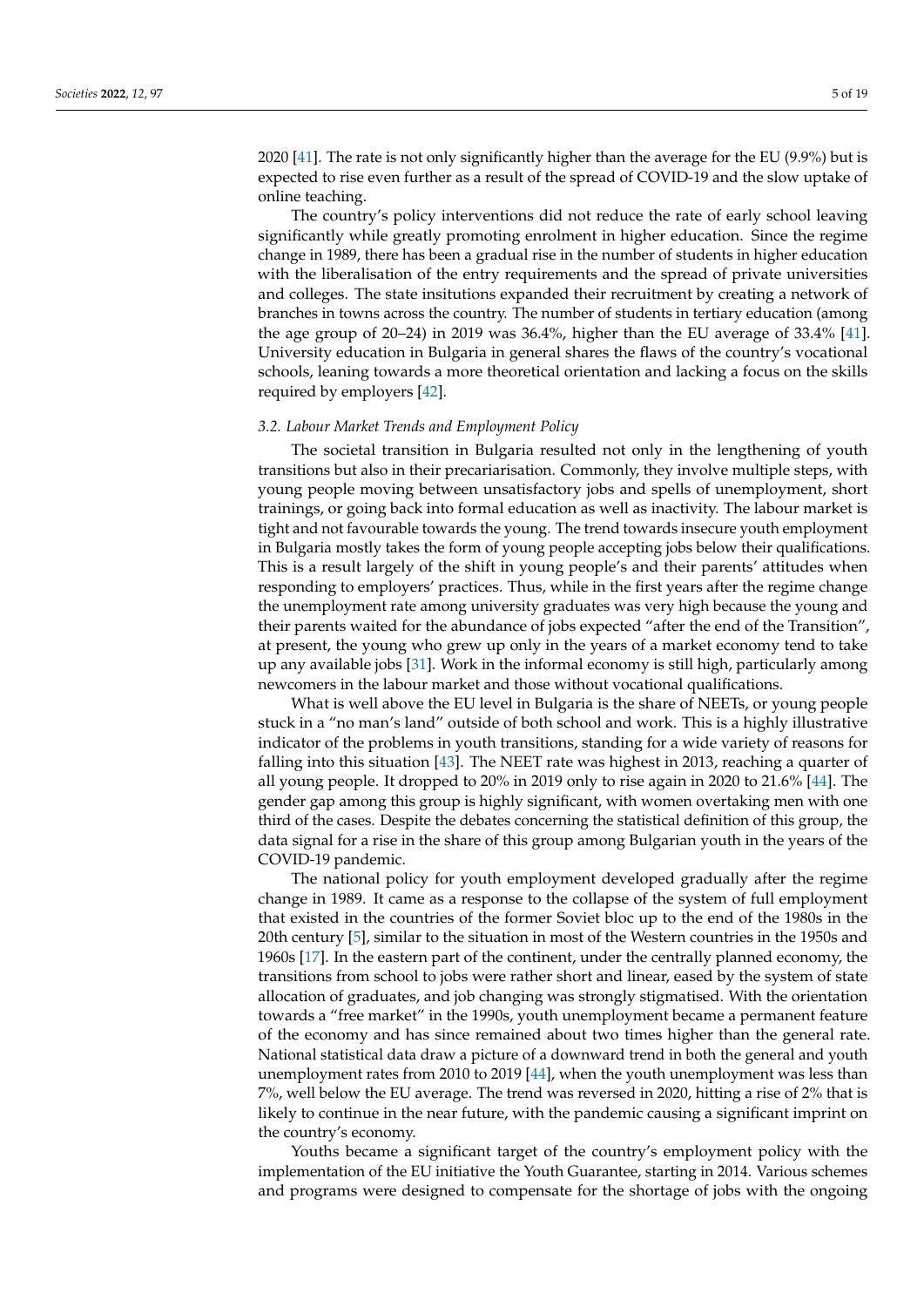deindustrialisation and globalisation. Specific features in the design of the Youth Guarantee in Bulgaria are the wider age range of 15–29 (rather than 15–24) and the inclusion of young people with university degrees [\[34\]](#page-17-1). An evaluation by a private company [\[45\]](#page-17-12) underlined other positive features of the national policy under the framework of the Youth Guarantee: the wide territorial distribution, the inclusion of key stakeholders such as employers, local government, NGOs, labour offices, and private training companies.

These achievements, however, do not compensate the disadvantages of the chosen approach. A significant fault in the policy is that it is based on the assumption that the responsibility to improve opportunities for employment falls entirely on the educational system and the individual and thus tends to turn a structural economic problem into an individualised one. While recognition of the difficulties in the transition to work for young people with higher education is a positive strand in the youth employment policy, placing them together with early school leavers as one in the same scheme results in the advantageous selection of graduates by the job centre staff. Most neglected by the policy are the NEET group, young people from the Turkish and Roma ethnic minorities, and those in poor health [\[46](#page-17-13)[,47\]](#page-17-14). The lack of a differentiated approach by the Youth Guarantee results in not addressing the needs of other specific groups of young people in highly vulnerable situations, such as young Roma mothers [\[48\]](#page-17-15) and rural youths [\[49\]](#page-17-16).

The Youth Guarantee in Bulgaria is strongly influenced by the trend in European policy, being led by an "employability agenda", which assumes that the main causes of youth unemployment are the inadequate level of young people's skills. The focus of the provided measures is on-the-job training at the expense of formal learning [\[47\]](#page-17-14). Instead of expanding the opportunities for flexible forms of lifelong learning that would meet the diverse learning needs of young people, the dominant model is offering employability training courses with the aim of activating the unemployed [\[40\]](#page-17-7). Bulgaria is among the countries with the lowest rate of participation in the forms of lifelong learning, which has been around 2% in the past 10 years and declined to 1.6% in 2020, which was 6 times lower than the EU average [\[41\]](#page-17-8).

## *3.3. Social Protection*

The third main domain of youth policy in Bulgaria—social protection—is rather fragmented, mixing elements from different welfare state regimes without being able to reduce the rising social inequalities [\[50\]](#page-17-17). The reforms in social policy after the regime change are characterised by a contracting share of state financing and a rising presence of private capital in the provision of social services [\[20\]](#page-16-18). The weak welfare services are highly inadequate for the economic situation in the country, where the population living at risk of poverty or social exclusion was 33.6% in 2020. Although there has been a 10% reduction in this share in the past 10 years, Bulgaria still ranks first among the EU member-countries, where the average was 22% [\[41\]](#page-17-8). In addition, the country has the highest level of income inequality in the EU, as measured by the Gini coefficient of equivalised disposable income (40% in the country compared with the EU average of 30.8%) [\[41\]](#page-17-8). The increased share of the "working poor" (from 7.7% to 9.7%) for the past 10 years testifies to the country's inability to provide a satisfactory standard of living for the economically active part of the population [\[44\]](#page-17-11).

In this situation, young people emerge as the group with minimal social rights, and this is particularly true in the domain of social security. There is a growing trend of reliance upon the family in periods of unemployment and job searching [\[51\]](#page-17-18). The requirements of having at least 9-month contributions in the last 15 months effectively excludes recent school and university graduates from receiving unemployment benefits, while the low amount of the benefits and the short periods of receiving them discourage many eligible young people from registering with job centres. Similarly restricted for youths is the access to social assistance in the form of minimum income schemes, housing benefits, and other services [\[33\]](#page-17-0).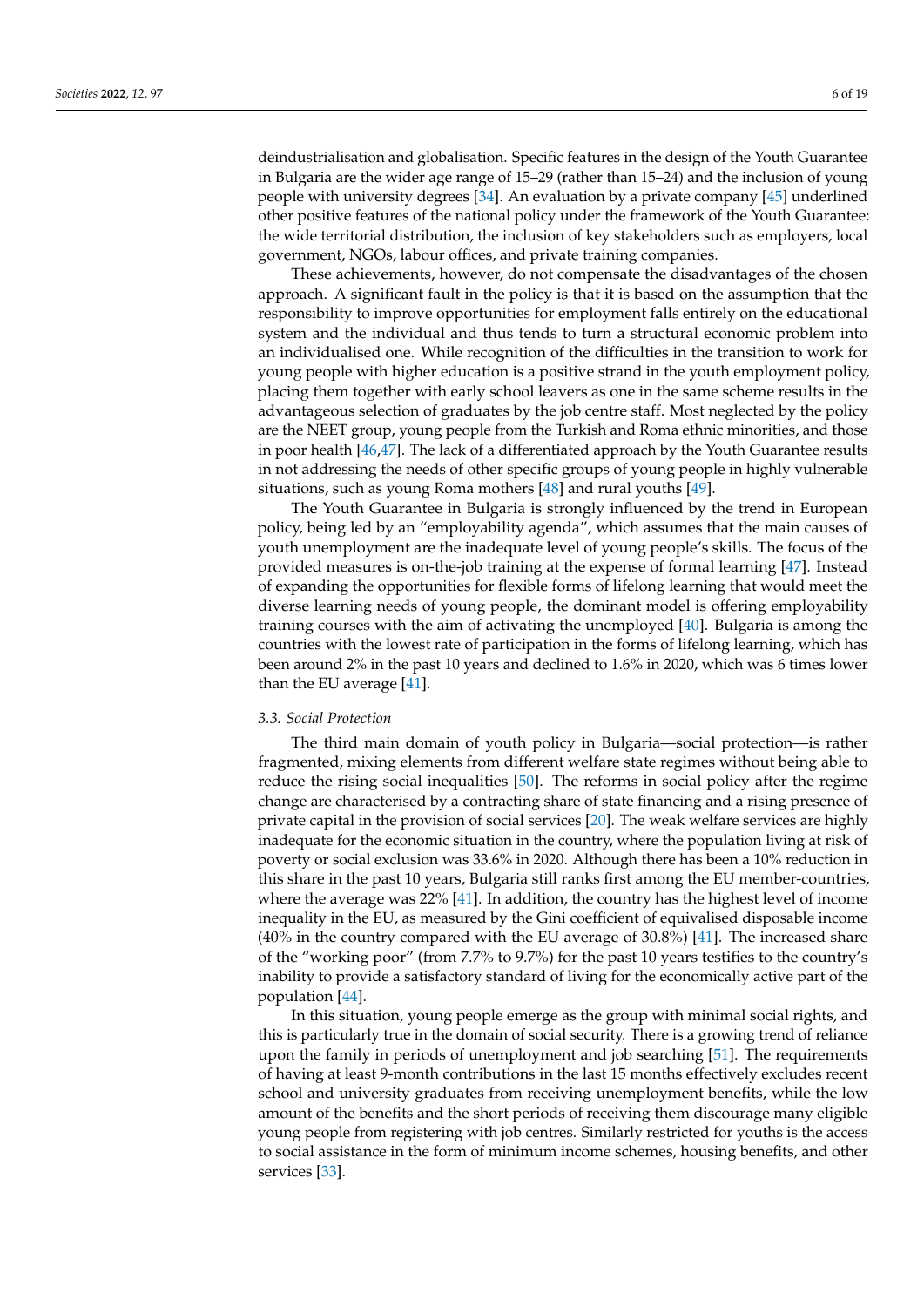In the context of present-day Bulgaria, social inequalities among youths have a strong gender dimension. Despite renewed policy efforts adopting a specific law for equality among men and women (2016) and a strategy for promoting equality between men and women (2016), there are significant differences in terms of pay, economic activity, employment rate, and the share of living at risk of poverty and material deprivation among the two broad gender categories to the detriment of women [\[52\]](#page-17-19). Survey evidence from 24 European countries highlights the considerable gender gaps in Bulgaria, particularly in terms of the choices for reconciling family and work life [\[53\]](#page-17-20). Despite the spread of more egalitarian gender attitudes among young people, factors such as the level of education and the size of a residence influence the perpetuation of gender inequalities. Thus, for young women with less education and living in small towns and villages, the possibility for combining work and family care is not a factor in choosing a particular job because, for them, the need for financial stability is more important. The practice of taking long (2 years paid) maternity leave introduced in the 1980s often results in the interruption or postponement of women's career development. An interesting finding from this study is that the higher size of child benefits minimises the importance of work-family balance in the choice of jobs for both young men and women. Parental leave policies without strong incentives for equal take up between the parents increase gender inequalities among youths by impacting their career aspirations and (possibly) result in company managers' reluctance to employ young women [\[54\]](#page-17-21).

In conclusion, the main characteristics of the structure of opportunities and constraints facing young people in their transition to adulthood in Bulgaria are an inflexible and standardised education system with a trend towards selectivity, limited opportunities for vocational education and lifelong learning, theoretically oriented higher education, and segmented access to the labour market with undifferentiated measures for the promotion of youth employment. The opportunities through developing lifelong learning policies for the young experiencing difficulties in the formal education system and in their access to the labour market are rather neglected, and the employment policy focuses on young people's employability, understood as readiness for any job, rather than developing their full potential [\[55\]](#page-17-22). A less effective social policy does not compensate for the growing social inequalities, and the concrete set of opportunities for individual transitions is strongly dependent on parental resources which steer the young in class-dependent trajectories.

#### **4. Data and Methods**

The above overview of the social context has as its data source official statistics from Eurostat [\[41\]](#page-17-8) and the National Statistical Institute [\[44\]](#page-17-11) in Bulgaria. We also used published policy analysis reviews and the relevant academic literature to allow us to delineate the main trends in educational and employment outcomes and policy developments since the collapse of the communist regime in 1989. In order to capture the dynamics of the transition processes and the meanings the young attach to them, we carried out our own empirical research with qualitative methods. The main objective of the study was to give an account of the lived experiences of young people struggling to make the transition to adulthood and to explore the barriers they had to overcome and the sources of support that they relied upon in the process.

We conducted biographical interviews with 42 young people aged 18–30 who had experienced various challenges in their school-to-work trajectories. The interviewers were two researchers and eight students in social research who were specially trained in this method. The fieldwork took over 3 months from September to December 2021 to gather sufficient biographies and illustrate the wide diversity of youth transitions. We did not start with a fixed model for selection of the interviewees aside from "difficult experiences in the transition from school to work", allowing the interviewees to speak for themselves about the barriers they faced in their access to the labour market. We aimed to cover all three broad education groups: early school leavers, youths with high school education, and university graduates, with an equal share of men and women in the groups. We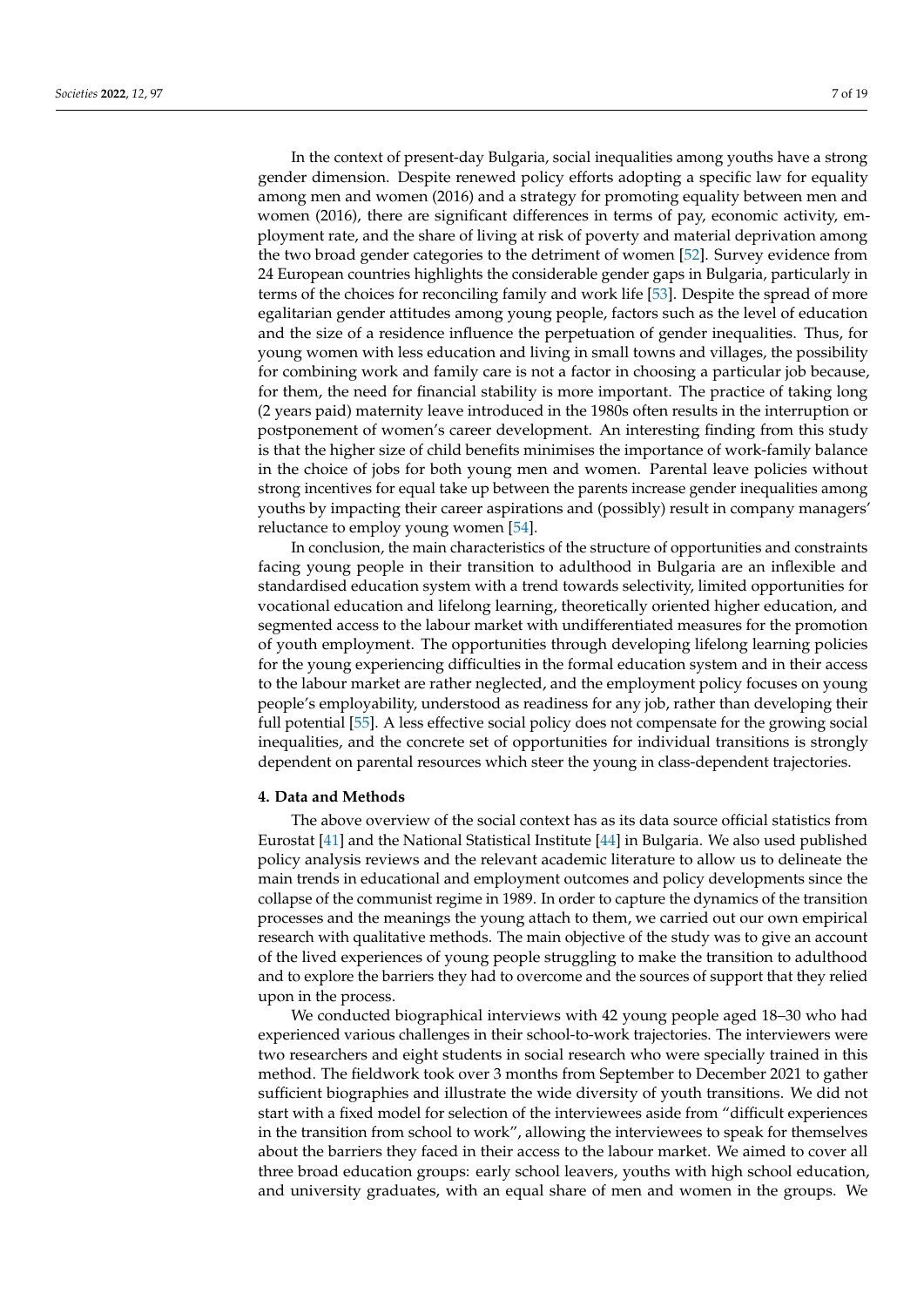chose the completed educational level and gender since we considered these as the main indicators of social inequality in Bulgaria. Having basic and lower education signals a disadvantaged family background, mostly in terms of poverty and ethnic minority status. Young people with completed secondary and higher education are more heterogeneous, coming from families that represent the different layers of the middle class and the upper layers of the working class. This is largely due to the expansion of recruitment from state and private universities described in the previous section. We ended up with a rich pool of interviewees, one fifth of whom had less than obligatory education, one third with university degrees, and the rest (almost half) being graduates from general and vocational high schools. This structure of the achieved sample largely corresponds to the distribution of the general population in the country [\[44\]](#page-17-11). For the other important structural indicators, such as living place, housing, and family configurations, we aimed at a maximum diversity, using the personal contacts of our students in the research methods, whom we also owe gratitude for carefully transcribing the texts and drawing life lines of the main events in the individual trajectories.

The interview guide generally followed the method of life story interviewing [\[56\]](#page-17-23). It started with a broad question, asking the young persons to present themselves as they wished and then tell the story of their lives from early childhood to the present. We then asked more specific questions about their families, friends, education and work experiences, life projects, and expectations for the future. The interviews lasted between 45 min and an hour and a half. The young people were assured of their anonymity in the research report and the opportunity to withdraw from the conversation at any moment.

The full transcripts were read several times by the two researchers and subjected to coding and categorization following the approach of Corbin and Strauss [\[57\]](#page-17-24). We first explored the emerging themes from young people's narratives, taking account of the commonalities in young people's views about the opportunities and constraints they faced in their journeys. Furthermore, we highlighted the differences in the experiences of the groups of young people, differentiated by gender and educational level. In a second stage, we conducted analysis of each transcript as an individual case following the timeline of life events. In the analysis, we focused on the young people's agency, differentiating between the story of events, the personal story, and the choices made at critical moments of the person's life. We also looked at the social networks mobilised and the policy opportunities used (and more often lost) in the transition.

For this paper, we selected to present four case studies of school-to-work transitions of young people from the two contrasting groups according to their educational level: young people (a man and a woman) who left school before the obligatory age and two university graduates (also a man and a woman). This selection was guided by the high polarization in the educational trends as described in the section on the social context in Bulgaria: a rise in the numbers of early school leavers and an expansion of recruitment in higher education. This sheds light on significant intersectional inequalities in Bulgaria in terms of education (also class and ethnicity) and gender. The four cases allowed us to highlight the "grey" zones of the Bulgarian youth policies which are unable to meet their divergent needs. The expectation about polarised dilemmas facing young people is in line with the findings of a representative survey conducted in 2018 with 1008 men and women aged 15–29, which measured a high impact of education and gender on youth transitions to employment [\[31\]](#page-16-29). It was only young men with basic or lower education that followed the normative sequence of transition events, starting with finishing school and ending with parenthood, and this took them 7 years. Women with less education on average achieved all markers of adulthood in 3 years, in which leaving school, leaving the family home, and becoming a mother often overlapped. Men and women with higher education followed much longer transition paths, usually starting with temporary jobs about 4 years before graduation and with men postponing parenthood much longer than women, although both groups tended to wait for more stable jobs before becoming parents. Another recent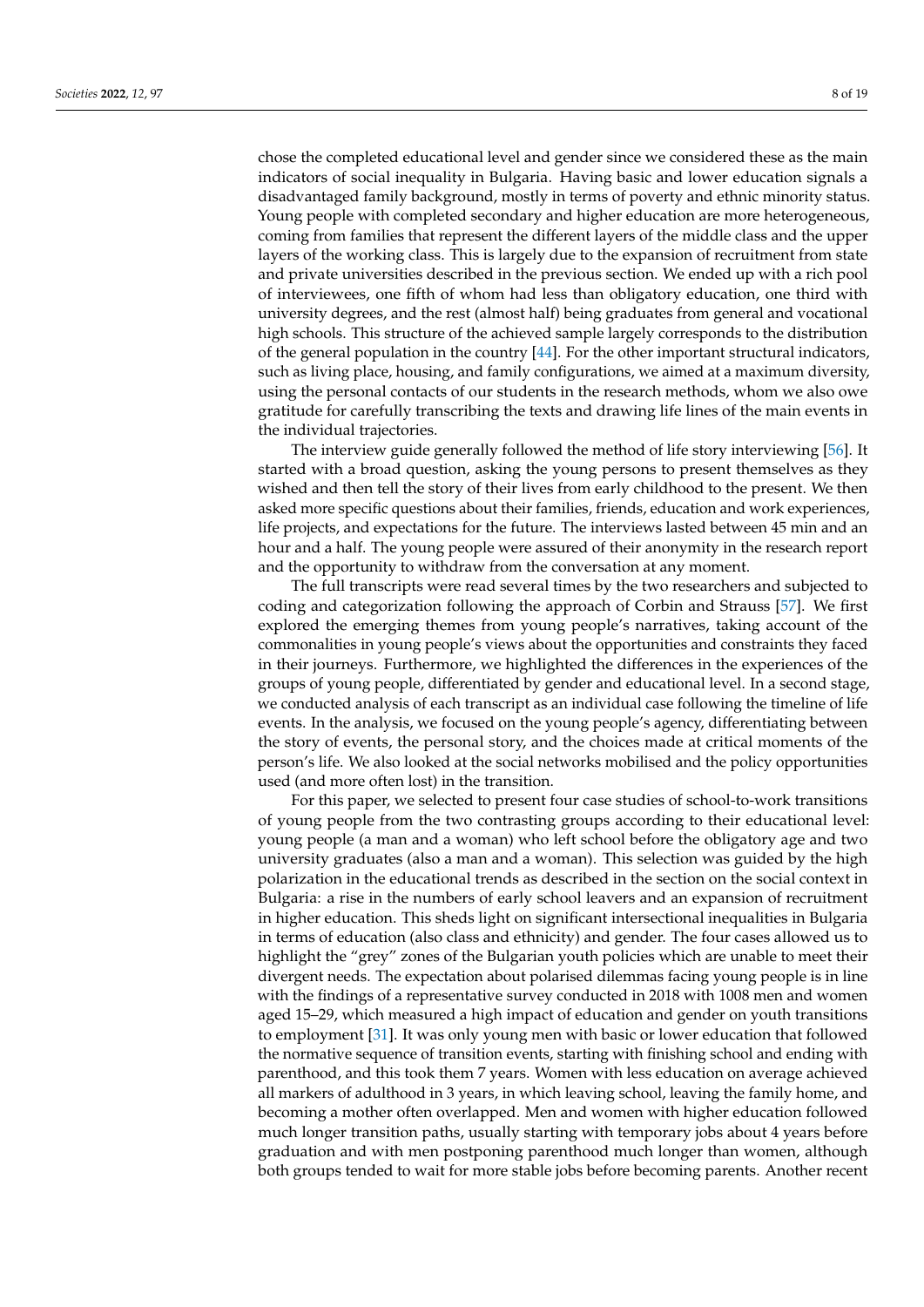study also found that family, ethnic and religious background, and the place of living were strong factors structuring youth transitions to adulthood [\[50\]](#page-17-17).

## **5. Young People's Perspectives on the School-to-Work Transition**

The qualitative study produced a picture of diverse and non-linear educational trajectories of young men and women who find themselves in vulnerable situations in the country. The young people's narratives demonstrated how quickly and easily their journeys through the levels of the educational system and in the labour market can be disrupted and reversed by adverse family events, bullying at school, or health problems. Our analysis confirmed the findings of other studies both in Bulgaria and other EU countries [\[36,](#page-17-3)[58,](#page-17-25)[59\]](#page-17-26) that access to education was no longer a guarantee of its successful completion, and many students reported feeling excluded from meaningful and satisfactory educational experiences. Young people who left school early often could not find access to relevant programs of lifelong learning and fell into the trap of hopping from one informal and low-paying job to another without much or any social protection. Similar to other studies [\[40\]](#page-17-7), we also found that the young with secondary education and even those from vocational schools lacked practical training to make a smooth transition into work, while their employers did not feel obliged or ready to provide quality on-the-job training. For their part, university graduates struggled with significant skill mismatches, so many continued performing unqualified jobs after receiving their diplomas or turned to accumulating degrees without building a career. A common theme discussed in the biographical interviews was that the young did not trust the available policy measures to improve their chances for employment and preferred to rely on relatives and friends. They did not perceive public institutions as their partners but rather as barriers to improving their employment situations.

The interviewees were largely aware of the structural constraints that faced them on the road to adulthood but did not consider themselves as "belonging to a vulnerable group" or a "group at risk", as the discourse in the policy documents defined them. Another common feature in their interpretations of the transitions from education to the labour market, confirming the findings of previous studies [\[60\]](#page-18-0), was young people's conviction that they should rely on "their own efforts" to find a way out of difficult situations. They did not consider themselves as incapable to work in the aspired jobs and believed that, given the chance, they would make a successful integration into the world of work. It is also important to note that the young placed the school-to-work transition into a wider life frame, considering other transitions such as relationships, housing, and forming a family.

Despite the diverse challenges, most of the interviewees were rather positive about their individual futures and commented on their more or less defined life projects. Even the COVID-19 pandemic did not turn out to be a major obstacle in the transition of this group of youths who had already left the formal education system, although all felt its impact. A few lost their temporary jobs due to the restrictions imposed on businesses in the past 2 years. Others pointed at the decline of interpersonal trust that affected their informal jobs in the first months after the virus was officially registered in the country. However, none of the interviewees considered that the pandemic would continue to limit their opportunities in the future and saw other mostly economic barriers as having a greater significance.

Furthermore, we focused on the life trajectories of four young people, drawing attention to the role of agency vis-à-vis the structure of opportunities and constraints that they faced in their transitions from school to work. As explained in the previous section, we selected two cases of early school leavers and two cases of university graduates with one man and one woman in each group and explored the changing impact of education and gender in the process. The young people's stories highlighted the moments of biographical sense-making of the events and reflections on the choices in their transitions, thus revealing the internal dynamic of the transition, which is not a single act but a process.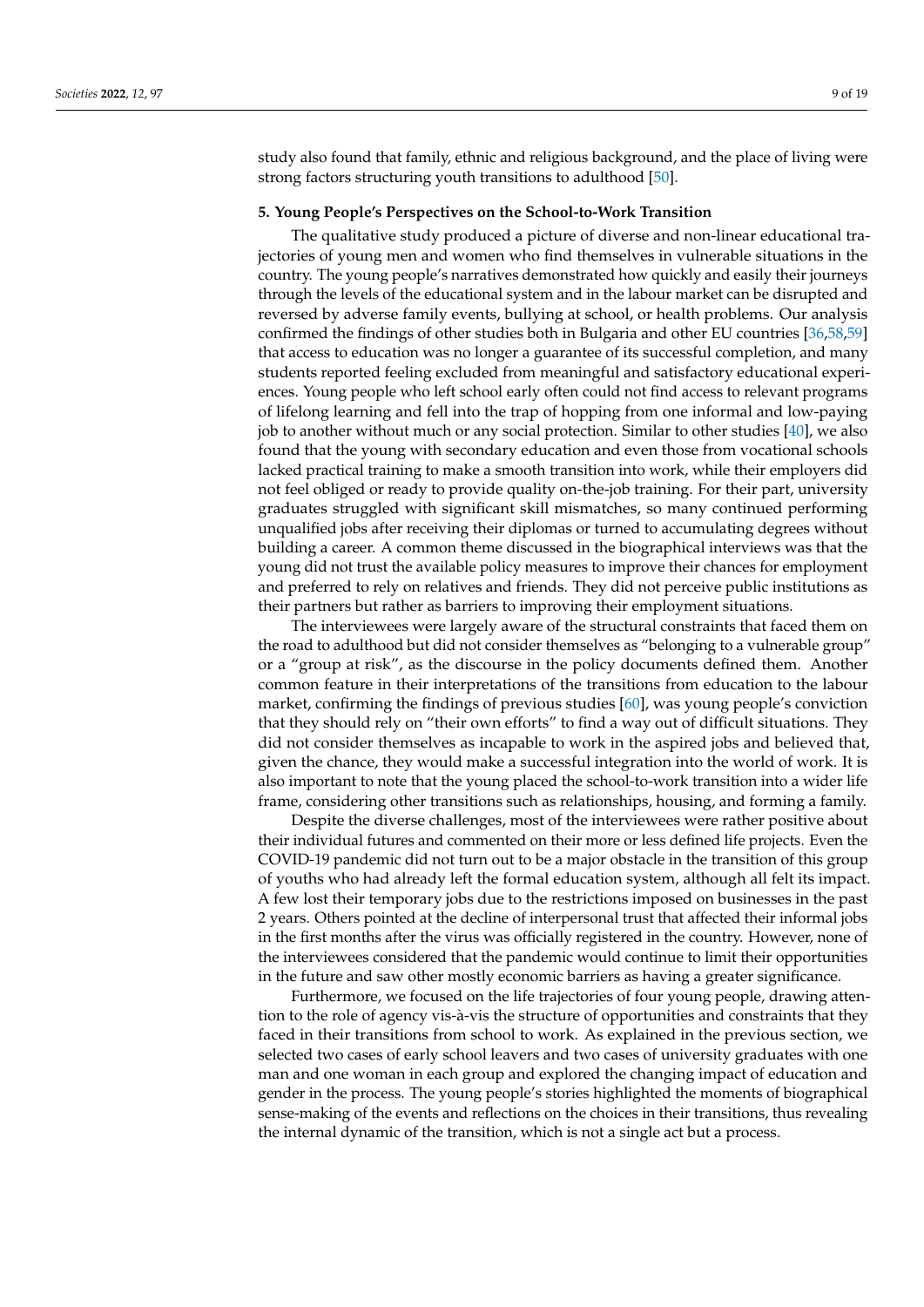*5.1. Marin: "I Have to Fight No Matter How Hard It Is"*

Marin is a 25-year-old man from a small town located in southern Bulgaria close to the border with Greece and Turkey. Agriculture is the dominant sector of the regional economy, with wine and tobacco growing as the most popular livelihoods. Marin lives with his mother and grandfather in the old family house. Both his parents have finished high school and have worked in farming. A critical moment for the whole family was the father's death when Marin was only 14 years of age. Taking sole responsibility for the financial survival of the household into her hands, his mother went to work in domestic care in Greece. This was a turning point in Marin's life, forcing him to make important decisions at a very young age:

" . . . I had a very difficult childhood. One of the biggest difficulties in my life was that I was left without a father as a teenager, and soon after that my mother had to go abroad to look for work. I was too young then and had to fend for myself ... It helped that I am a fighter and do not give up easily. I am used to fighting no matter how hard it is."

Marin conveys his life story as a struggle against an unfavourable context. He is aware of the structural limitations of his trajectory to autonomy in comparison with his peers. Left without paternal support and relying on the limited help received from his grandfather, his coping strategy was to give up formal schooling and search for work that would bring income. This was "the most natural decision" for him, as he did not attribute a high value to education. Marin describes his experiences with schooling as boring, which he associates with his lack of interest in learning:

"The knowledge I gained was basic, because I didn't have much interest in learning . . . When I was a kid at school, the teachers tried hard to make me study, but I was quite a naughty child, I hated the school discipline . . . It was quite difficult for me to focus on learning, and after my father died I had to work and support myself. Besides, my mother could not convince me to stay at school while she was abroad."

Leaving school with only a seventh-grade education, Marin remained without a completed primary education. He changed many low-skill jobs, which for some time satisfied him as he managed to "make ends meet". His coping experiences included a trip to Greece to live with his mother, and there, he first worked in different farms and then in a store house loading and unloading trucks. He explained his decision to return back to Bulgaria as due to dissatisfaction with the pay he received for the hard physical labour that he was performing as well as with a growing feeling of sadness and longing for his home and friends. Upon his return, the young man started working on various construction sites, combining this with two summer trips to England, where he picked strawberries and raspberries on a farm. Marin was very satisfied with the latter activity, considering it a well-paid job, but this opportunity ended with the spread of COVID-19 and the various restrictions that followed.

At the time of the interview, Marin's hectic career was again in a limbo with irregular and informal jobs on various construction sites. In his words, his low educational level was proving to be a serious obstacle to finding satisfactory employment. It is only now, when the aspirations to find a better job and start a family are emerging, that he realises the consequences of the choices he made in his teenage years:

"I work in construction mostly as a general labourer and sometimes as a bricklayer. I find work by going around visiting sites and asking if they needed a man. Oddly enough, I enjoy doing this work. The problem is that it's not regular and the pay is low . . . At the moment I'm thinking about going abroad again, when the Corona is over, because without complete primary education it's hard for me to find a job here . . . At this stage it's important for me to earn money to fix my house and find a wife to start a family with."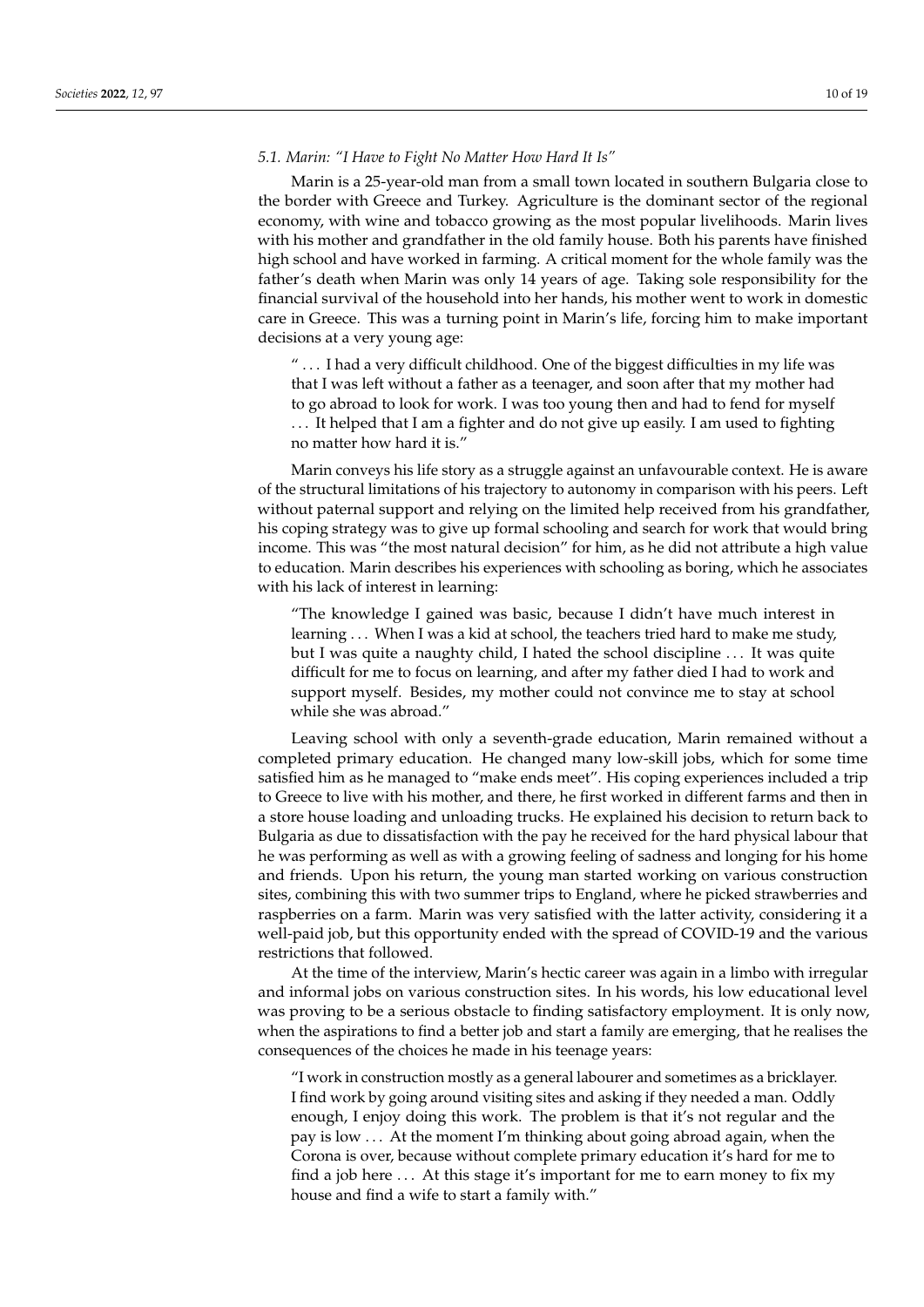Marin is not satisfied with how his transition from education to work is developing, blaming both the "circumstances" and his own decision to quit school. At present, he describes his financial situation as difficult. During spells without a job, he relies mainly on his mother's help for money. Support from state institutions proved inaccessible to young people with Marin's work history. In the first year of the COVID-19 pandemic, he tried to register at the job centre as unemployed but could not provide the required documents. He would like "to do something to finish at least primary school", but the need to provide for himself stops him from going back to school. At this stage in his life, Marin's main aspiration is to find a better paying job, for which he will probably try searching abroad. His dream is earning and saving enough to be able to renovate the family house and start a

Marin's school-to-work transition is a testament to how a critical moment in childhood can impact an individual's life trajectory in education and work. Faced with economic constraints and limited parental support, as well as a lack of adequate help from educational and social services, he made an early decision to leave school that now poses multiple barriers to his access to employment, and his working career is mostly in the informal economy. He is left without any support from employers or public employment agencies despite being eligible for some of the schemes under the Youth Guarantee. He has not considered turning to professionals for advice and information about training opportunities. His agency in the form of perseverance and diligence is the main factor that has helped him cope in a vulnerable situation and still make plans "for a normal life".

family of his own. In terms of preferred work, Marin's dream is to have a farm of his own.

#### *5.2. Vasilka: "The Foster Home Is the Place where I Find the People I Love"*

Vasilka is a 19-year-old woman of Roma ethnicity. She lives in a small town in central Bulgaria. She grew up in a residential institution and does not know who her parents are. In telling her life story, she stresses several times that she sees her mentor as her "true mother". Similarly, she names the foster home as her "home", or "the place where I find the people I love". Situated in the outskirts of a large town, being outside of the suburbs with predominantly ethnic minority populations, it is the only source of support for the young woman. She has had bad experiences at school, being bullied by her classmates, and left at the age of 14 due to a psychological disorder that she has been suffering from for several years:

"I didn't go to school regularly because I was mentally ill. That's what the psychologists say, the psychiatrists. The ones who treated me. I don't know what they call themselves exactly. They said that I was addicted to people and objects . . . I did not acquire much knowledge because I was often absent from classes."

Vasilka has been evaluated as "functionally illiterate", which creates serious difficulties for her in the everyday contacts with people and her job search. In her view, it is not only her lack of education but also her ethnicity that places barriers on her efforts to create a life of her own. Similar to the experiences of other youth from the Roma minority, as demonstrated by various research publications in Bulgaria [\[38](#page-17-5)[,48\]](#page-17-15), the young woman has been treated with prejudice and unfairness both at school and in the labour market. Without naming it as "discrimination", she describes the negative reactions she receives regularly from strangers: "They look at me differently . . . They say: Run away from here! You are a thief; you are dirty . . . There are also people for whom I work privately. They also behave like that".

Her working career lists a few temporary jobs in cleaning and seasonal farming. "I often go with some other friends to clean houses. Last time I cleaned the Eco toilets. Usually in the spring we work picking rose blossoms and whatever is in season. I'm not working now". Vasilka is always short of money and often cannot meet her basic needs. She has never visited a job centre where she could have received training or other support with employment. Her coping strategy includes reliance on support from the foster home and finding occasional jobs that bring money. A happy day for her is "to have money for food and for a bingo game . . . I can't stop going to the bingo". In the town where she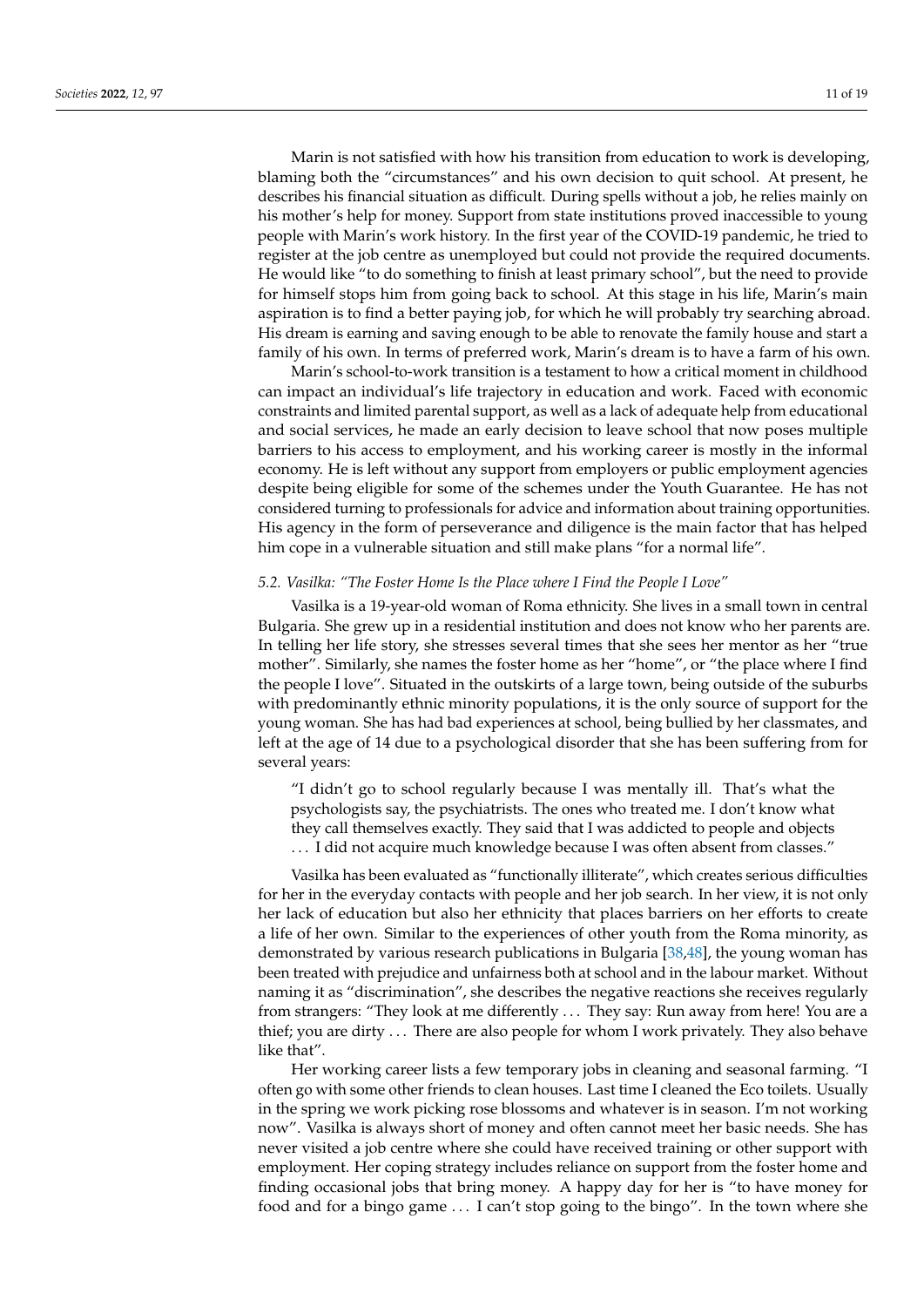lives, there are many bingo halls that sprang up quickly after gambling was prohibited in neighbouring Turkey.

Vasilka does not have any concrete life prospects, hoping she could stay in the foster home for years to come. She mentions that her mentor is trying to convince her to start studying as a private pupil in order to receive a diploma so that she can get a secure job, but the young woman does not believe she will manage such an endeavour. "The lady wants to prepare me for the matriculation exams, but I am sure I will fail". In her dreams, she has a lucrative job "somewhere abroad" and has a family with two children. Her family transition is also at a standstill. "Most of the Roma girls my age are already married and have several children". However, she lacks the supportive ethnic networks who could ease her family formation. The young woman faces a wide range of constraints—deficiency of proper education and relevant treatment for her mental illness as well as a gambling addiction—and these are intensified by her belonging to a discriminated ethnic minority in the country. Vasilka lacks self-confidence and has not received adequate help to develop self-reflection and agency. The social protection agency has provided housing, food, and emotional support during childhood but not proper educational and training services or advice to make her ready for an independent life. All in all, the institutional policy has failed Vasilka in her life transitions and left her in a particularly vulnerable situation.

# *5.3. Teodor: "When You Know What You Really Want, You Will Eventually Achieve It"*

Teodor belongs to the group of young people with higher education who also experience difficulties in their transition to adulthood, albeit of a different nature to those in the group of early school leavers. He is 27 years old and lives with his parents in a small village near a large city in northern Bulgaria. His parents belong to the working class and have attended school up to the obligatory age. He has a 5-year-old daughter who lives with her mother in the city, and Teodor pays monthly child support in addition to making regular visits to spend time with his child. Teodor is the first of the family to go to university and receive a BA diploma. Family relations (with his parents) are of high importance for the young man, and in his interview, he gave a lengthy account of their interactions. The parents are a source of emotional support and advice for him in addition to providing a home and money. In contrast, he is not ready to comment on his relations with the mother of his child. The young man refers to his own parenthood as "a huge responsibility" which he sees mostly in financial terms.

Teodor made his first steps in the labour market during his university studies. Within a year and a half, he changed jobs three times, which he found through newspaper advertisements. At these temporary jobs, he experienced both unfair treatment from his employers and fatigue from the long and exhausting work shifts. He soon felt it was impossible to continue working and studying and decided to focus on his education, relying on financial support from his family. After successfully obtaining his university diploma, Teodor returned to his parents' house. Despite his BA in journalism, the young man could not start a working career in this field. His coping strategy was to look for a "temporary" job and soon started working as a bartender in a local restaurant. Although the job did not correspond to his university qualifications and the pay was not very high, he found some satisfaction in it:

"What I liked about this job was that the restaurant had a very cool staff, mostly young people, ... and that I had time for myself ... and the employer was a decent man ... I got along with the staff, everything was in order. I wouldn't change the job just for another one with a higher pay."

However, the restaurant was closed during the first year of the pandemic, and Teodor registered as unemployed with the labour office and started receiving unemployment benefits. The young man was among the few of our interviewees who had turned to a state employment service and received financial support which, however, was so limited that his parents often had to add money to his daily expenses. Still, it was not the financial need that bothered him most. He felt a strain on his mental health. He stopped meeting friends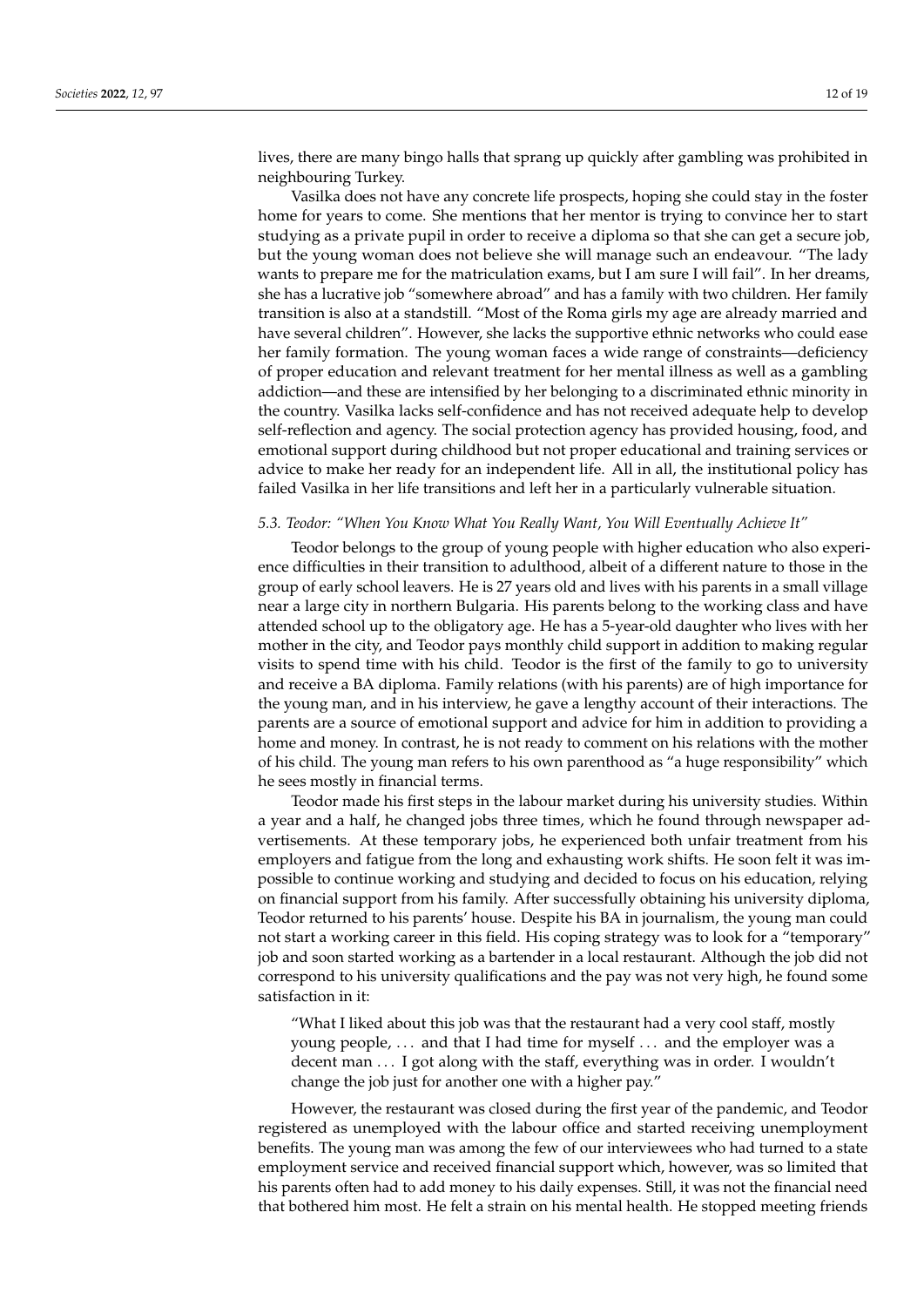and rarely went out of the house. What Teodor describes as a critical moment in his life is not linked to a particular event but to a moment of self-reflection and decision making. It was during his current stage of unemployment, this time for more than a year, that he decided upon a change in his job search strategy and more generally in his life orientation. This shift came after a long talk with his parents, and he felt that he was finally coming out of "the mist of passiveness". As a result, he gave up his high aspirations and set up realistic goals, which he is now determined to pursue:

"The important thing for me at this stage of my life is to raise as much money as possible to get a Master's degree in pedagogy, become a teacher and be able to provide a brighter future for me and my daughter . . . I have chosen my first university education without thinking much what happens after graduation and what kind of work I will be able to get . . . My parents did not interfere or impose any choice. In their youth they had goals that they followed and they knew what they wanted to do, and ... whoever has goals is successful ... For me, there were times when I didn't have any goals, but with the help of my parents, I changed my thinking in a positive way and with time I started thinking sensibly like them and that's how I built my new goals in life. When you know what you really want, you will eventually achieve it."

It was only recently that Teodor experienced his insightful moment and is now eager to start studying for a master's degree in education. In order to join such a program, however, he would need to find another low-qualification job to be able to pay the university fees. He is convinced that in time he will find the desired employment. He dreams of becoming a teacher and working with children. He believes that this job will finally help him create a more secure present for himself and his family.

Teodor's life trajectory is marked with early parenthood and the breakdown of a young family. He felt forced to care for his child from afar and felt obliged to take up any kind of work in order to be able to support himself and his daughter financially. The employment office provided financial support for some time but no career advice or training, and he is not included in any of the schemes under the Youth Guarantee, although he is eligible. As a result, he often has to rely on his parents' support again, and achieving autonomy seems to be a faraway goal. Despite his disappointment with the temporary jobs he managed to obtain, at present, Teodor considers that he has a concrete life project and a clear vision of what kind of job he prefers and how to achieve it.

#### *5.4. Tanya: "I Am Free to Pursue My Own Dreams"*

Tanya is 25 years old and lives with her parents in a small town near the country's capital. She is among the most successful of our interviewees, having lived independently, finished university, and had work experience in her field of study. However, at the time of the interview, she was out of a job, living with her parents, and aspiring to a life in the big city. Tanya rented a flat while studying at Sofia University, and upon graduation, she returned back to the family home. She explained her choice as "the most natural decision", similar to Teodor's account, since her relationship with her parents was "very good, almost as being friends". Additionally, like Teodor, her family background was that of the working class. Her parents finished secondary school only and were currently working low-skill jobs in pharmacy, where their pay had been significantly raised during the 2 years of the pandemic. The financial stability of the parental family plays an important role in the young woman's life strategy. Tanya admires her parents for their hard work as well as for the financial and emotional support they are always ready to offer. She feels she has the freedom to make autonomous decisions. "My parents did not influence my choice of education or job . . . I am similar to them in that I pursue my own dreams as they had done when young".

Tanya has a bachelor's degree in accounting and considers her studies at the university very useful in providing solid knowledge as well as allowing her to make valuable friendships. What she thinks she lacked in her education was "more practice in real work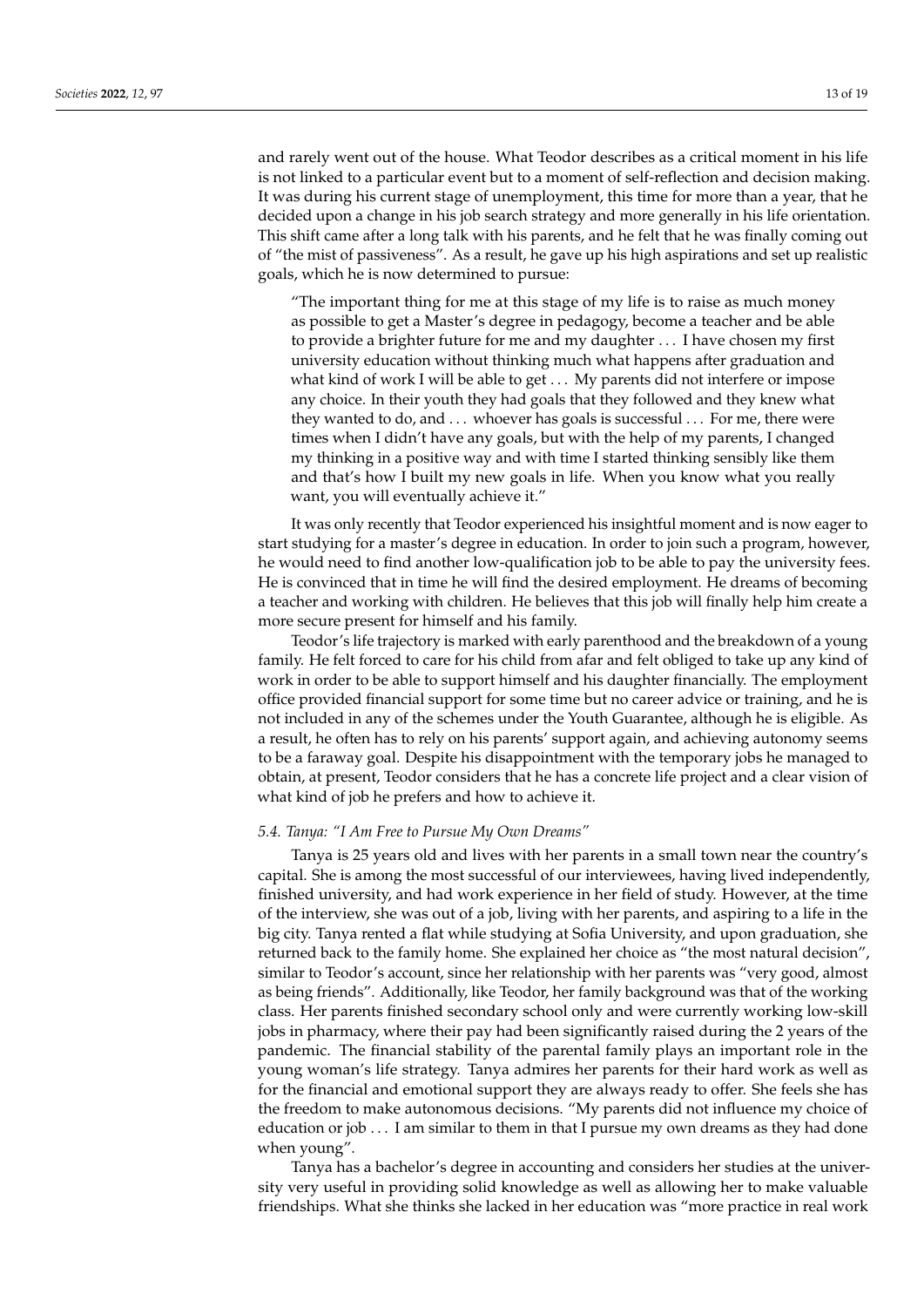settings", a phrase that regularly figures in official policy documents in Bulgaria, indicating their preferences for "employability". She worked two summer jobs as a sales consultant in a sportswear shop and a bookstore. During her studies at university, she applied for and successfully finished three unpaid internships in her specialty, which she found herself on job search sites and at a job fare. Then, in her hometown, she quickly secured her first job upon graduation. Since then, she changed her workplace twice, experiencing brief moments of unemployment during which she did not register with the labour office as she relied on her parents' support:

"My last job was an operational accountant in a small firm. I found this place through a job search site and I liked everything about it at the beginning. I planned to stay at this job for a longer period of time but then on certain days there was a lot of stress to meet deadlines and the boss was shouting at all of us. I felt there was no point staying there any longer. I wasn't learning anything new and then why to bear such a treatment? . . . My main goal at this stage is career development, not just earning money."

She explained that she has not used the services of the job centres in Sofia or in her hometown during unemployment as she does not expect them to have good job offers. She is convinced that employers only register job vacancies with the state services that nobody wants. Having a rather smooth educational trajectory, she still faced difficulties in the labour market. What is more, she experienced intimidating behaviour from her last employer, which led to her leaving the job instead of looking for support from institutions. Relying on generous parental support, she has chosen further education as the next step in achieving her ambitious goals.

Tanya's interview attests to her agency, combined with a strong determination to achieve her goals. The meaning she attaches to her current stage of inactivity is "waiting for the normalisation after the last COVID wave". She has very concrete career plans: obtaining a master's degree in finance in 2 years, gaining work experience in a large company in Sofia for 3 years, and then, after 5 years, founding her own accounting house in the big city. "In ten years I see myself established professionally and feeling much more confident in myself". It would be after that achievement that she would think about family and children.

Tanya presents herself as an autonomous young woman, pragmatic and consistent in her educational and employment choices. She describes her patchy working career of short-term jobs and future work plans with the same admirable detail. Her practically oriented education and successful internships definitely contribute to her persistent agency. Obviously, having well-to-do and supportive parents also influences her feeling of stability, despite being out of a job currently and the lack of successful work experience.

# **6. Conclusions**

In this paper, we tried to go deeper into the interplay between opportunity structures and the subjective agency of young people in the process of major life transitions. We first presented the specific features of the social context in Bulgaria by following the main trends in education and employment and highlighted some of the deficiencies in the education, labour market, and social policies targeting youths and their transitions from school to work. Thus, following the regime change in the 1989, two contrasting trends have emerged: one towards a rise in early school leaving and one towards expansion of higher education. The education and training system has not developed innovative forms flexible enough to meet the diverse needs of young men and women on different educational paths and with various health, family, and financial resources. While school drop-outs were gradually declining before the pandemic, the restrictive measures reversed this trend. Additionally, students' academic achievements at all levels have become more dependent on income and other forms of social inequality, and the social policy in the country is not targeted towards compensating for such deficiencies. Vocational education remains underdeveloped, and university studies are still not in line with the current trends of economic development. The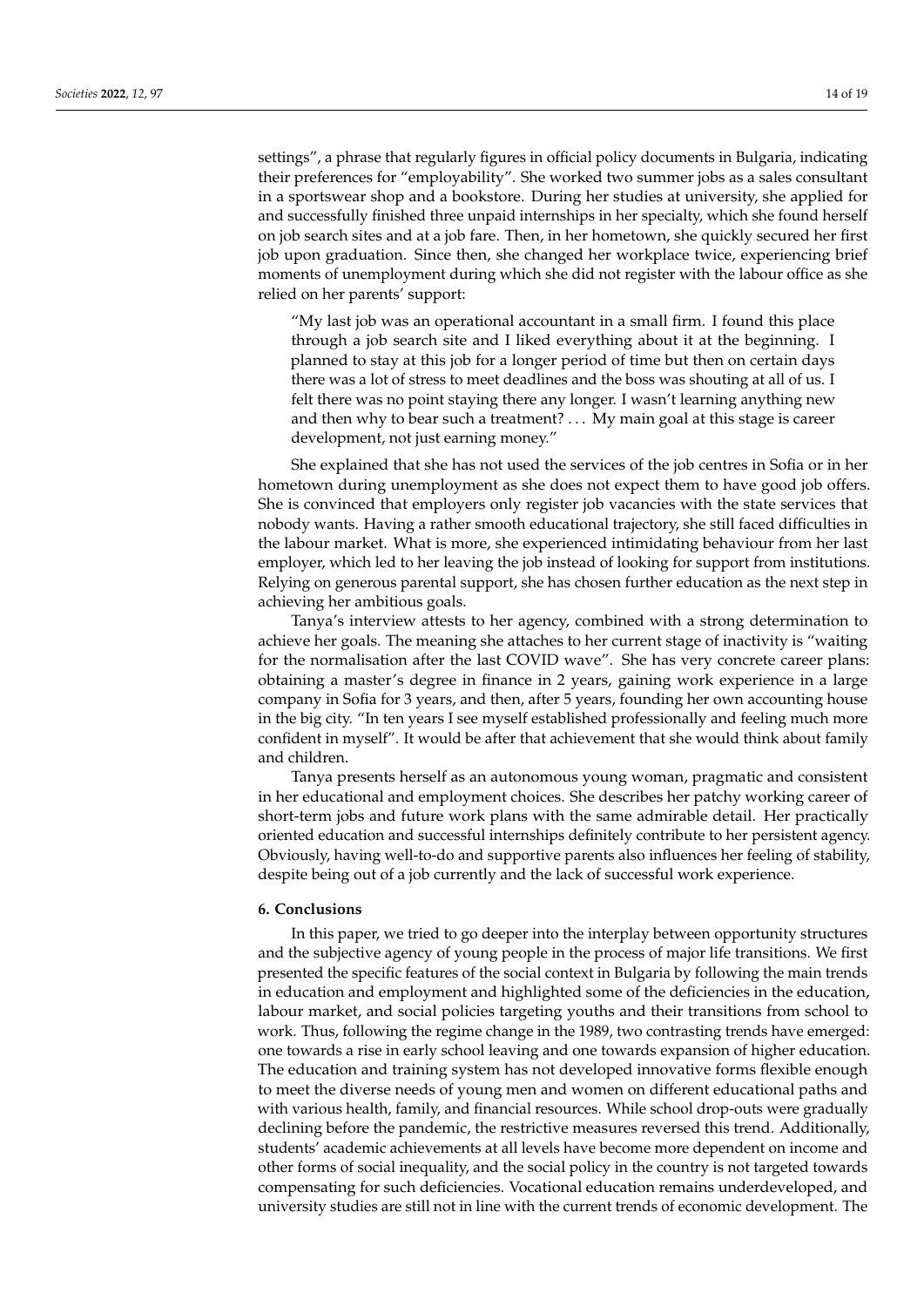youth unemployment rate is below the EU average, but underemployment and work in the informal economy are characteristic for the youth labour market. At the same time, the employment policy focuses on increasing young people's employability, steering them to work placements without adequate training and a lack of control over the role employers play in the process. While including those with higher education in the Youth Guarantee schemes is a justified recognition for the problems in their labour market access [\[34\]](#page-17-1), it nevertheless is not matched with adequate attention and efforts to address the needs of those with less than obligatory education. The young in most vulnerable situations are overlooked by the professionals in job centres, who tend to select those with better chances to stay in the schemes until the end, with success measured quantitatively. Gender is another significant factor for structuring youth transitions in the country. Young women have profited the most from the expansion of educational opportunities in higher education in the country, increasing their involvement in university programs while delaying their transition to motherhood. In contrast to the high female employment rates in the centrally planned economy [\[26\]](#page-16-24), 30 years later, women comprise the bulk of the inactive group of NEET. Young women with lesser educations more often than not have a short transition to work and family. However, this does not represent a privileged situation in the labour market, as they only have access to low-paying and insecure jobs. As was found in other studies [\[61,](#page-18-1)[62\]](#page-18-2), the COVID-19 pandemic further increased both old and new inequalities among young people.

Our qualitative study revealed the various challenges in the long and winding road of youth transitions to adulthood in the country. The four trajectories of young people that we portrayed in the paper illustrate the complex relationships between the uniqueness of each case and the context in which the cases are embedded. The case of the Roma woman represents a highly vulnerable situation and the inefficacy of the country's social policy not only to offer time-limited social protection and emotional help but to empower young women with accumulated disadvantages [\[63\]](#page-18-3) in their transitions to autonomy. For young men with only primary or lower education, the transition takes longer as they feel the responsibility to provide for their family, but the jobs that they manage to acquire are in low-paying work, often being temporary and in the informal economy. Their coping strategy is searching for a better-paying job, and their income is insecure, so they cannot afford much beyond the minimum daily necessities. Any paid forms of education or training are beyond their means. In this vulnerable situation, they find it impossible to obtain adequate educational and training opportunities. This is also valid for their access to the services of state institutions, offering unemployment support in the form of benefits, training, or mediation. For the group of young men and women with lesser education, the support channels are limited to the closest circle of relatives and friends, who are in difficult financial situations themselves. In most cases, the best solution perceived by the young who have dropped out of the education system too early is emigration, as their expectations are for a friendly labour market in the more developed European countries with lots of low-qualification jobs and better pay. Their agency involves various coping mechanisms, moving from one insecure job to another while improving their educational credentials prove impossible because of the lack of financial resources and time that they have to invest in the endeavor. Ethnic discrimination is also a structuring factor limiting the effect of subjective agency [\[37,](#page-17-4)[38\]](#page-17-5).

For young people with higher education, career development is of higher importance, but they are often faced with a lack of jobs in their university specialties. The young graduates take up low-qualification jobs, viewing them as temporary solutions before embarking on the desired career tracks. In their job search strategies, the quality of the working environment and team relations are also highly valued, in addition to the higher remuneration. Trainees often have to combine their university studies with temporary and precarious employment as their first work experience which, to a large extent, shapes their views on work and their requirements for the "ideal" workplace. The parents of those young men and women are the main and preferred source of financial support. While this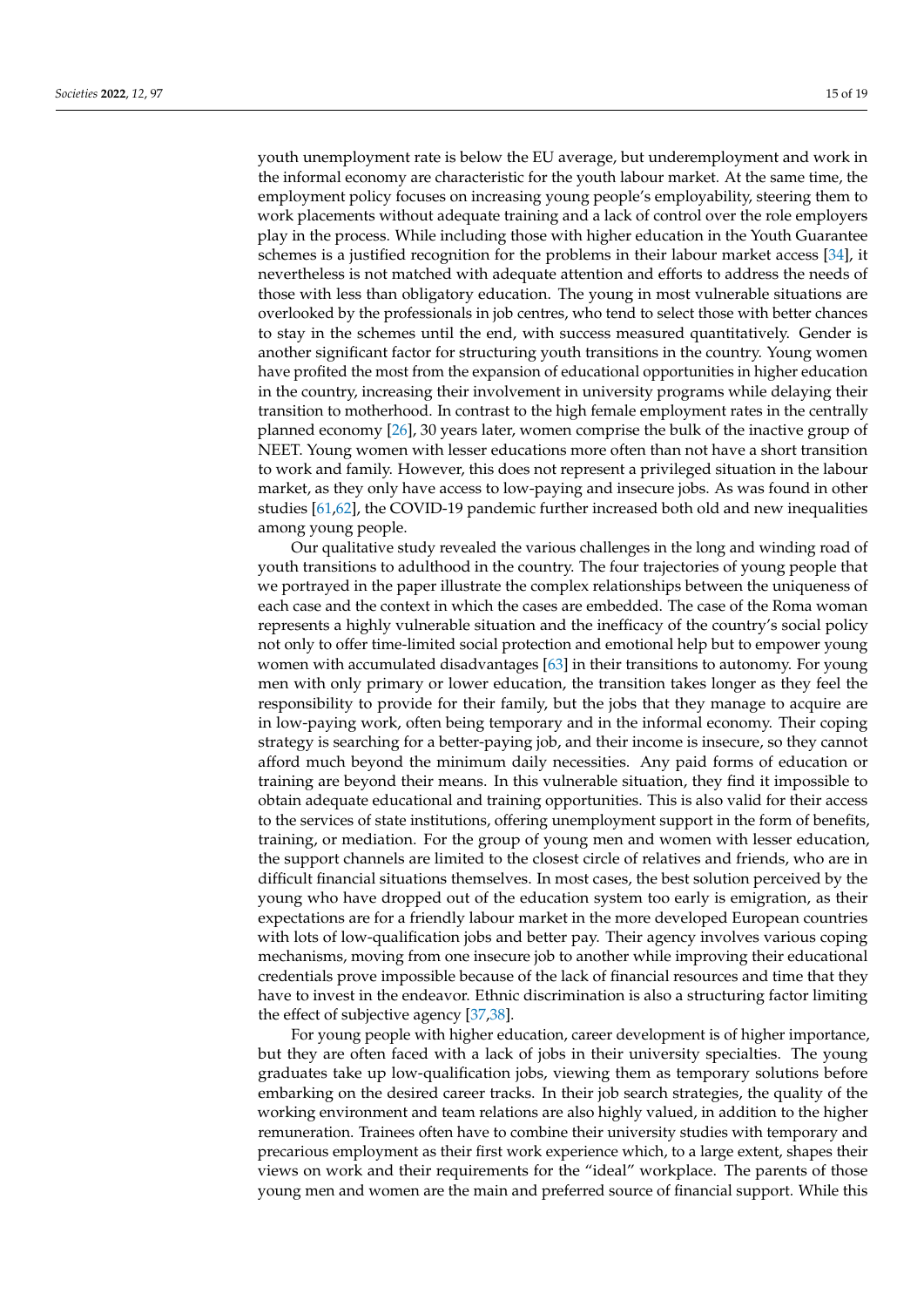group of young people reported greater access to and actual experience of institutional support during unemployment, this proves insufficient financially and even less so in terms of advice and training. Young people often have to rely upon the help offered by parents, which gives them a sense of security and the opportunity to take time to reflect upon their current situations and plan more adequately for the future. The transition to employment can be consistent, based on preset goals and clear strategies to achieve them, but also and more often fragmented, led by imageries of a desired future, since there are no resources available to achieve them quickly. Both young men and women with higher education are more reflexive on the structural limitations and more likely to devise their own life projects. Young women, however, feel stronger time pressure to limit their career plans and direct their agency towards a secure job before starting a family.

Unlike some recent studies which have focused on exploring the social impact of lifelong learning programs in European countries [\[64](#page-18-4)[,65\]](#page-18-5) and the created typologies of youth trajectories, our research design did not aim to evaluate the Bulgarian policy measures in support of youth transitions. We presented the policy programs as ingredients of the social context but did not select our interviewees from the participants of such policy programs. The starting point of our empirical research was to look for raptured youth transitions and then to highlight the hindrances experienced and opportunities mobilised by the transition actors themselves. That is why in the narratives of our sample of Bulgarian youth some policy schemes were rarely mentioned and even more rarely used. We came to the conclusion that the state institutions in Bulgaria applied a very limited range of support programs to tackle the diverse problems and difficulties faced by young people in their journey to autonomy. Most often, the young either did not know or did not trust the official policy measures. Our findings suggest that rather than grouping all youths as "at risk" together, a more individualised approach by experts and street-level professionals is needed to overcome important institutional "holes" and address the employment challenges in front of young people in diverse vulnerable situations.

In this paper, we drew on the life course perspective, applying a case study approach to youth transitions. We did not just pick up the cases as already existing stories but constructed them as complex constellations of various dimensions [\[66\]](#page-18-6). Focusing on specific cases allowed us to take into account the uniqueness of the various life journeys from education to employment and their biographical dimensions [\[67\]](#page-18-7). A similar approach has been used for international comparisons of youth transitions [\[7,](#page-16-6)[68,](#page-18-8)[69\]](#page-18-9). While comparing cases in one national context, our paper still managed to highlight different configurations of the link between the context and the cases. We consider that this strategy enabled our analysis to dive deeper into the interplay between opportunity structures and individual agency and better understand the combined effect of the inequalities in education and gender in youth transitions.

**Author Contributions:** Conceptualization, S.K.; methodology, investigation and formal analysis, S.K. and D.H.; Project administration and writing—original draft preparation, S.K. and D.H; Validation and writing—review and editing, S.K. All authors have read and agreed to the published version of the manuscript.

**Funding:** This research received no external funding.

**Institutional Review Board Statement:** The study was conducted in accordance with the Declaration of Helsinki, and the Ethics Code of the Bulgarian Sociological Association, and approved by the University Ethics Committee of Paisii Hilendarski University of Plovdiv (protocol code 21, 16 September 2021).

**Informed Consent Statement:** Informed consent was obtained from all subjects involved in the study.

**Data Availability Statement:** The data presented from this study can be made available on reasonable request from the corresponding author.

**Conflicts of Interest:** The authors declare no conflict of interest.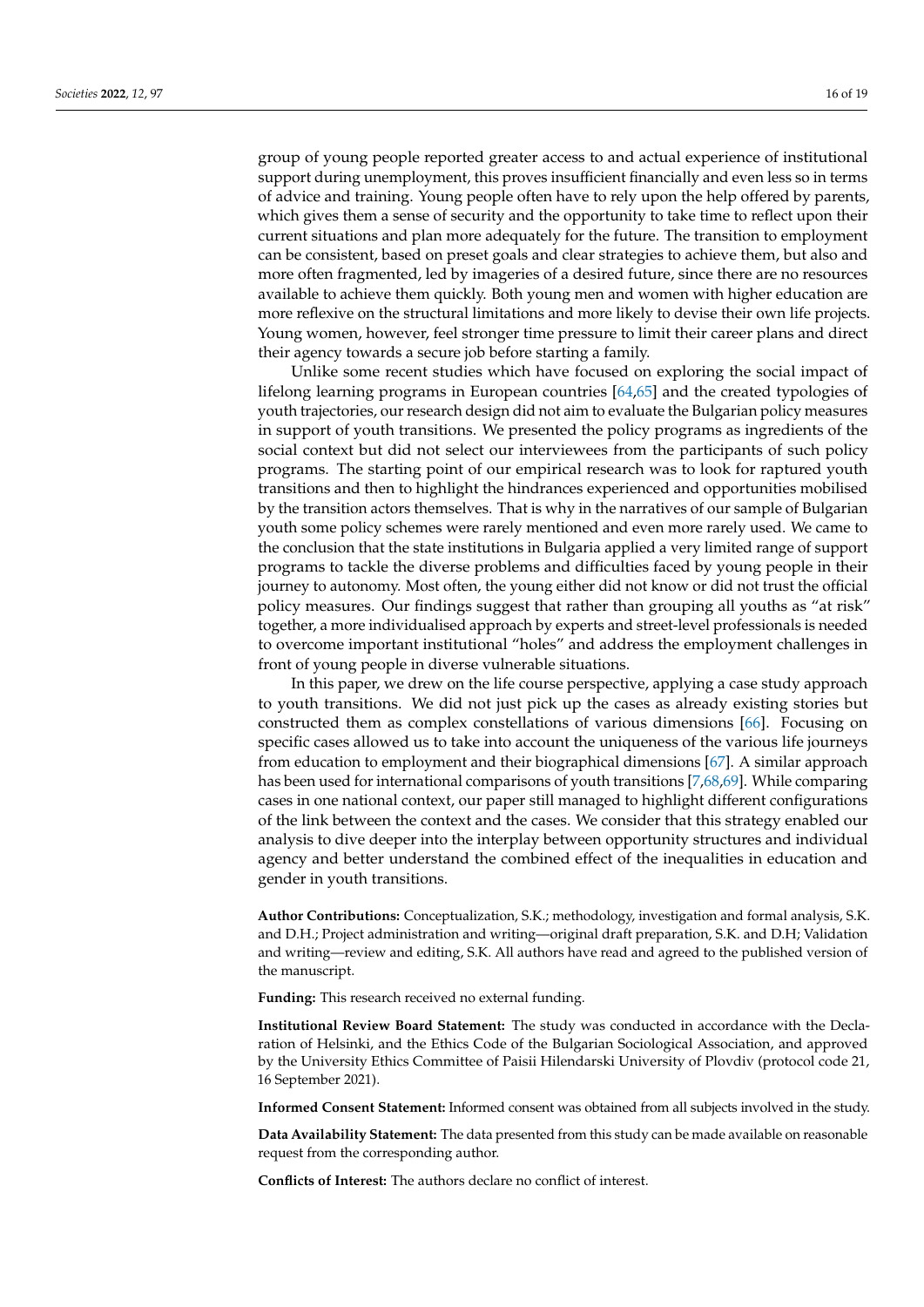# **References**

- <span id="page-16-0"></span>1. Mills, M.; Blossfeld, H.-P. Globalization, uncertainty and changes in early life courses. *Z. Für Erzieh.-Schaft* **2003**, *6*, 188–218. [\[CrossRef\]](http://doi.org/10.1007/s11618-003-0023-4)
- <span id="page-16-1"></span>2. Kоzeva, J.; Kоstova, D. *Young People and Intimacy in the Conditions of Social Change*; Marin Drinov: Sofia, Bulgaria, 2007.
- <span id="page-16-2"></span>3. Mitev, P.-E.; Popivanov, B.; Kovacheva, S.; Simeonov, P. *Youth Study Bulgaria 2018/2019*; Friedrich Ebert Stiftung: Sofia, Bulgaria, 2019; p. 72, ISBN 978-3-96250-284-3.
- <span id="page-16-3"></span>4. Mitev, P.-E. Sociology Facing Youth Problems. In *Bulgarians: Sociological Aspects*; Mitev, P.-E., Ed.; East-West: Sofia, Bulgaria, 2016; pp. 127–140.
- <span id="page-16-4"></span>5. Kovacheva, S. Flexibilisation of Youth Transitions in Central and Eastern Europe. *Young* **2001**, *9*, 41–60. [\[CrossRef\]](http://doi.org/10.1177/110330880100900104)
- <span id="page-16-5"></span>6. Dimitrova, E. Family and Reproduction in Post-Socialist Bulgaria. Towards a New Demographic Transition. In *The EU and Central & Eastern Europe: Successes and Failures of Europeanisation in Politics and Society*; Fischer, S., Pleines, H., Eds.; Ibidem: Hanover, Germany, 2009; Volume 6, pp. 91–100.
- <span id="page-16-6"></span>7. Nilsen, A.; Brannen, J.; Lewis, S. (Eds.) *Transitions to Parenthood in Europe: A Comparative Life Course Perspective*; Policy Press: Bristol, UK, 2012.
- <span id="page-16-7"></span>8. Heinz, W. Youth Transitions and Employment in Germany. *Int. Soc. Sci. J.* **2000**, *52*, 161–170. [\[CrossRef\]](http://doi.org/10.1111/1468-2451.00248)
- 9. Blossfeld, H.-P. Comparative Life Course Research: A Cross-National and Longitudinal Perspective. In *The Craft of Life Course Research*; Elder, G., Giele, J., Eds.; Guilford Press: New York, NY, USA, 2009; pp. 280–306.
- <span id="page-16-8"></span>10. Schoon, I.; Bynner, J. Young people and the Great Recession: Variations in the school-to-work transition in Europe and the United States. *Longitud. Life Course Stud.* **2019**, *10*, 153–173. [\[CrossRef\]](http://doi.org/10.1332/175795919X15514456677349)
- <span id="page-16-9"></span>11. Elder, G.H., Jr.; Shanahan, M.J.; Jennings, J.H. Human Development in Time and Place. In *The Handbook of Child Psychology and Developmental Science*; Lerner, R.M., Ed.; Wiley: New York, NY, USA, 2015.
- <span id="page-16-10"></span>12. Shanahan, M.J.; Mortimer, J.T.; Johnson, M.K. *Handbook of the Life Course: Volume II*; Springer: Berlin/Heidelberg, Germany, 2016.
- <span id="page-16-11"></span>13. Elder, G.H., Jr. The Life Course as Developmental Theory. *Child Dev.* **1998**, *69*, 1–12. [\[CrossRef\]](http://doi.org/10.1111/j.1467-8624.1998.tb06128.x)
- <span id="page-16-12"></span>14. Vogt, K. From job-seekers to self-searchers: Changing contexts and understandings of school-to-work transitions. *Young* **2018**, *26*, 18S–33S. [\[CrossRef\]](http://doi.org/10.1177/1103308817741006)
- <span id="page-16-13"></span>15. Mayer, K. New Directions in Life Course Research. *Annu. Rev. Sociol.* **2009**, *35*, 413–433. [\[CrossRef\]](http://doi.org/10.1146/annurev.soc.34.040507.134619)
- <span id="page-16-14"></span>16. Walther, A. Regimes of youth transitions. Choice, flexibility and security in young people's experiences across different European contexts. *Young* **2006**, *14*, 119–141. [\[CrossRef\]](http://doi.org/10.1177/1103308806062737)
- <span id="page-16-15"></span>17. Roberts, K. Explaining Education-to-Work Transitions: Thinking Backwards, Situating Agency and Comparing Countries. *Rev. Eur. Stud.* **2018**, *10*, 72–83. [\[CrossRef\]](http://doi.org/10.5539/res.v10n1p72)
- <span id="page-16-16"></span>18. Zukowski, M. Social policy regimes in the European countries. In *Diversity and Commonality in European Social Policies: The Forging of a European Social Model*; Golinowska, S., Hengstenberg, P., Zukowski, M., Eds.; Wydawnictwo Naukowe Scholar: Warsaw, ˙ Poland, 2009; pp. 23–32.
- <span id="page-16-17"></span>19. Stoilova, R. The Welfare State in the Context of the Global Financial Crisis: Bulgaria—between financial stability and political uncertainty. In *Challenges to European Welfare Systems*; Schubert, K., de Vilotta, P., Kuhlmann, J., Eds.; Springer: Berlin/Heidelberg, Germany, 2016; pp. 59–78.
- <span id="page-16-18"></span>20. Tomova, T. *The Bulgarian Road in Social Policy: The History of a Never-Ending Transition;* St K. Ohridski University Press: Sofia, Bulgaria, 2021.
- <span id="page-16-19"></span>21. Raffe, D. Explaining national differences in education-work transitions: Twenty years of research on transition systems. *Eur. Soc.* **2014**, *16*, 175–193. [\[CrossRef\]](http://doi.org/10.1080/14616696.2013.821619)
- <span id="page-16-20"></span>22. Elder, G.H.; Johnson, M.K.; Crosnoe, R. The Emergence and Development of Life Course Theory. In *Handbook of the Life Course*; Shanahan, M., Mortimer, J., Eds.; Springer: New York, NY, USA, 2003; pp. 3–19.
- <span id="page-16-21"></span>23. Hitlin, S.; Elder, G.H., Jr. Time, Self, and the Curiously Abstract Concept of Agency. *Sociol. Theory* **2007**, *25*, 170–191. [\[CrossRef\]](http://doi.org/10.1111/j.1467-9558.2007.00303.x)
- <span id="page-16-22"></span>24. Emyrbayer, M.; Mische, M. "What is Agency?". *Am. J. Sociol.* **1998**, *103*, 962–1023. [\[CrossRef\]](http://doi.org/10.1086/231294)
- <span id="page-16-23"></span>25. Rambla, X.; Kovacheva, S. Constructing meaningful transitions in a vulnerable situation—Regional lifelong learning policies and social interactions between young adults and professionals in the European Union. *Int. J. Soc. Welf.* **2021**, 1–10. [\[CrossRef\]](http://doi.org/10.1111/ijsw.12505)
- <span id="page-16-24"></span>26. Wallace, C.; Kovacheva, S. *Youth in Society: The Construction and Deconstruction of Youth in East and West Europe*; Palgrave Macmillan: London, UK, 1998.
- <span id="page-16-25"></span>27. Taneva, A.; Elenkova, L. *Youth Policy in Bulgaria: Challenges and Perspectives*; Friedrich Ebert Foundation: Sofia, Bulgaria, 2020.
- <span id="page-16-26"></span>28. Staevska, V. Critical Theory in Action: Discourse Analysis of the Power Usage of the Idologem 'Youth' in Bulgarian Communism and Euro-Integration. Available online: [http://www.litclub.bg/library/fil/staevska/critical\\_theory.html](http://www.litclub.bg/library/fil/staevska/critical_theory.html) (accessed on 14 December 2021).
- <span id="page-16-27"></span>29. Council of Ministrers (CM). *National Youth Strategy 2012–2020*; Council of Ministers: Sofia, Bulgaria, 2021. Available online: [https://nism.bg/bg/documents/nacionalni/bgstrategii?view=frontlist&catid\[0\]=45](https://nism.bg/bg/documents/nacionalni/bgstrategii?view=frontlist&catid[0]=45) (accessed on 19 April 2022).
- <span id="page-16-28"></span>30. National Assembly (NA). Law on Youth. Available online: [http://mpes.government.bg/Documents/Documents/Zakoni/2019](http://mpes.government.bg/Documents/Documents/Zakoni/2019/ZAKON_za_mladejta.pdf) [/ZAKON\\_za\\_mladejta.pdf](http://mpes.government.bg/Documents/Documents/Zakoni/2019/ZAKON_za_mladejta.pdf) (accessed on 10 April 2022).
- <span id="page-16-29"></span>31. Kovacheva, S. *Life Transitions of Young People*; Plovdiv University Press: Plovdiv, Bulgaria, 2020.
- <span id="page-16-30"></span>32. Chevalier, T.; Loncle, P. Introduction: The Development of Youth Policies in Europe in Past Decades. *Youth Glob.* **2021**, *3*, 1–11. [\[CrossRef\]](http://doi.org/10.1163/25895745-03010001)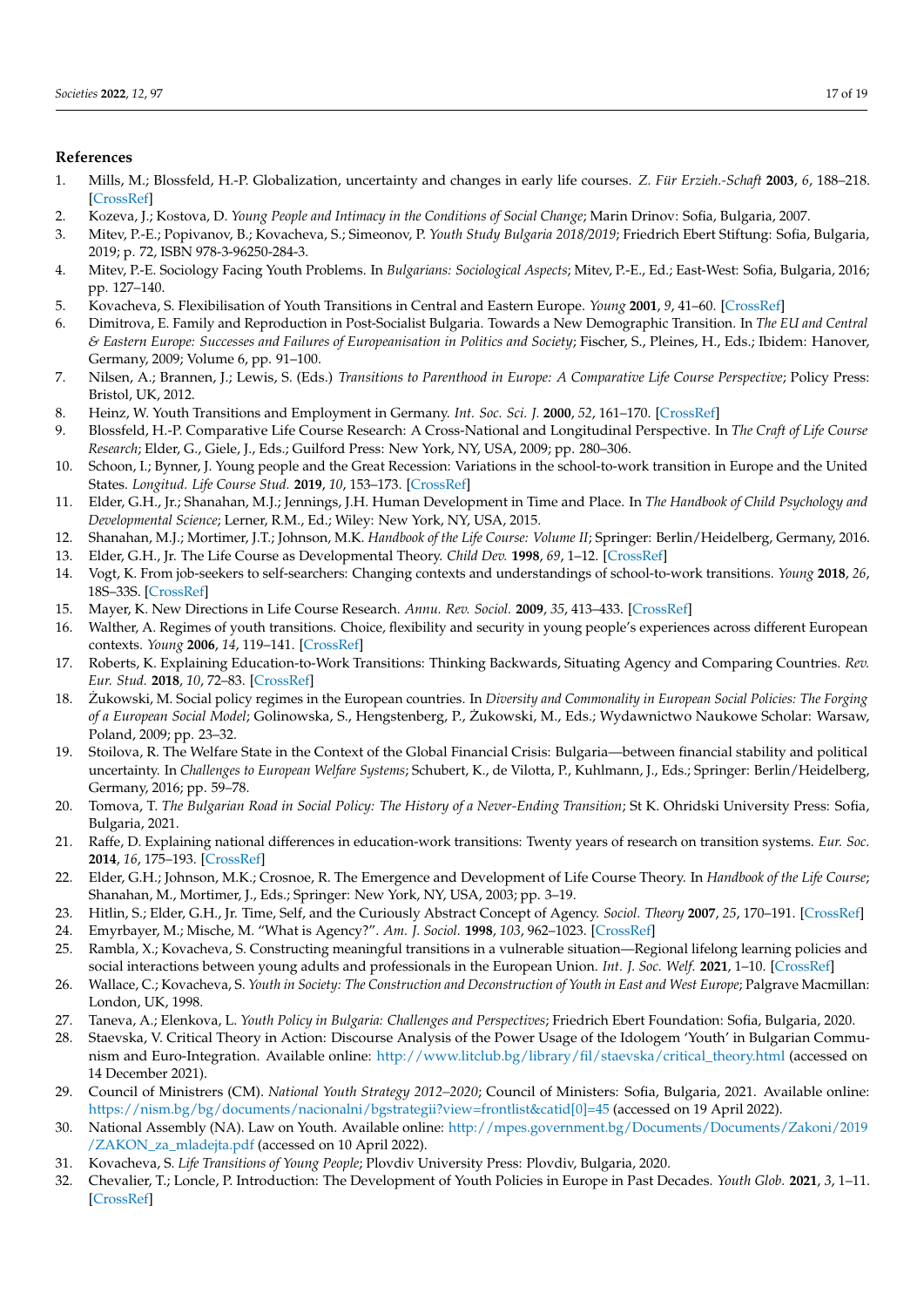- <span id="page-17-0"></span>33. Jeliazkova, M.; Minev, D.; Draganov, D.; Krasteva, V.; Stoilov, A. *Youth Employment Policies in Bulgaria*; EXCEPT Working Paper no. 27; Tallinn University: Tallinn, Estonia, 2018.
- <span id="page-17-1"></span>34. Angelova, R.; Boyadjieva, P. The Bulgarian Rejoinder to the Youth Guarantee. In *Europe's Lifelong Learning Markets, Governance and Policy: Using an Instruments Approach*; Milana, M., Klatt, G., Vatrella, S., Eds.; Palgrave MacMillan: London, UK, 2020; Volume 25, pp. 235–260. ISBN 978-3-030-38068-7.
- <span id="page-17-2"></span>35. UNESCO. *Institute for Statistics/OECD 2020. Literacy Skills for the World of Tomorrow: Further Results from PISA 2000*; OECD Publishing: Paris, France, 2003.
- <span id="page-17-3"></span>36. Lavrentsova, E.; Valkov, P. Risk factors for early school leaving in Bulgaria. *Pedagogy* **2019**, *91*, 946–962.
- <span id="page-17-4"></span>37. Tomova, I.; Stoychev, L.; Ivanov, M. *Measures to Overcome the Demographic Crisis in Bulgaria*; Marin Drinov Publishing House: Sofia, Bulgaria, 2020.
- <span id="page-17-5"></span>38. Atanasov, A.; Kovachevich, N.; Shpitalski, A.; Ravlich, Z. *Roma Discrimination in Croatia and Bulgaria: Comparative Report*; Minority Rights Group Europe: Budapest, Hungary, 2021. Available online: <www.minorityrights.org> (accessed on 24 November 2022).
- <span id="page-17-6"></span>39. Ministry of Finance (MF). Overview of Public Expediture of Republic Bulgaria. Available online: <https://www.minfin.bg> (accessed on 10 April 2022).
- <span id="page-17-7"></span>40. Milenkova, V.; Kovacheva, S. Youth and the skills system in Bulgaria. Can lifelong learning policies on the regional level compensate for the mismatches in the national skill system? *Int. J. Cogn. Res. Sci. Eng. Educ. (IJCRSEE)* **2020**, *8*, 49–60. [\[CrossRef\]](http://doi.org/10.5937/IJCRSEE2001049M)
- <span id="page-17-8"></span>41. Eurostat—Database. Available online: <https://ec.europa.eu/eurostat/web/main/data/database> (accessed on 17 January 2022).
- <span id="page-17-9"></span>42. Boyadjieva, P.; Milenkova, V.; Gornev, G.; Nenkova, D.; Petkova, K.; Todorov, V. *Lifelong Learning in 2010: Survey of Adults Continuing Studies in the Formal Education System in Bulgaria*; Tallinna Ülikool: Tallinn, Estonia, 2010.
- <span id="page-17-10"></span>43. National Study and Statistics on Early School Leaving by Country—Bulgaria. Co-Funded by the Erasmus+ Programme of the European Union, Agreement no: 592114-EPPKA3-1-2017-1-DE. Available online: [https://www.penworldwide.org/wp-content/](https://www.penworldwide.org/wp-content/uploads/National-Study-on-ESL-Bulgaria.pdf) [uploads/National-Study-on-ESL-Bulgaria.pdf](https://www.penworldwide.org/wp-content/uploads/National-Study-on-ESL-Bulgaria.pdf) (accessed on 10 April 2022).
- <span id="page-17-11"></span>44. National Statistical Institute. Available online: [https://nsi.bg/bg/content/766/%D1%81%D1%82%D0%B0%D1%82%D0](https://nsi.bg/bg/content/766/%D1%81%D1%82%D0%B0%D1%82%D0%B8%D1%81%D1%82%D0%B8%D1%87%D0%B5%D1%81%D0%BA%D0%B8-%D0%B4%D0%B0%D0%BD%D0%BD%D0%B8) [%B8%D1%81%D1%82%D0%B8%D1%87%D0%B5%D1%81%D0%BA%D0%B8-%D0%B4%D0%B0%D0%BD%D0%BD%D0%B8](https://nsi.bg/bg/content/766/%D1%81%D1%82%D0%B0%D1%82%D0%B8%D1%81%D1%82%D0%B8%D1%87%D0%B5%D1%81%D0%BA%D0%B8-%D0%B4%D0%B0%D0%BD%D0%BD%D0%B8) (accessed on 17 January 2022).
- <span id="page-17-12"></span>45. Consortium "SIGMA METRICS". Final Ex-Ante Report of the Operational Program Human Resources Development 2014–2020. Available online: <http://esf.bg/otsenka/> (accessed on 19 December 2021).
- <span id="page-17-13"></span>46. European Commission (EC) The Youth Guarantee Country by Country—Bulgaria. Available online: [https://ec.europa.eu/social/](https://ec.europa.eu/social/main.jsp?catId=1161&langId=en&intPageId=3333) [main.jsp?catId=1161&langId=en&intPageId=3333](https://ec.europa.eu/social/main.jsp?catId=1161&langId=en&intPageId=3333) (accessed on 18 December 2021).
- <span id="page-17-14"></span>47. Institute for Market Economics (IME). Assessment of the People Not in Employment, Education and Training (NEETs) in Bulgaria and Policy Measures to Effectively Address Their Integration (VC/2019/017). *Brussels, EC, Directorate-General for Employment, Social Affairs and Inclusion.* Available online: <https://ec.europa.eu/social/BlobServlet?docId=21588&langId=fr> (accessed on 10 April 2022).
- <span id="page-17-15"></span>48. Center for the Study of Democracy (CSD). *Assessing the Access to and Take-Up of the Youth Guarantee Measures by Roma Youth in Bulgaria*; CSD: Sofia, Bulgaria, 2019. Available online: [https://csd.bg/publications/publication/assessing-the-access-to-and](https://csd.bg/publications/publication/assessing-the-access-to-and-takeup-of-the-youth-guarantee-measures-by-roma-youth-in-bulgaria/)[takeup-of-the-youth-guarantee-measures-by-roma-youth-in-bulgaria/](https://csd.bg/publications/publication/assessing-the-access-to-and-takeup-of-the-youth-guarantee-measures-by-roma-youth-in-bulgaria/) (accessed on 10 April 2022).
- <span id="page-17-16"></span>49. Lendzhova, V.; Milenkova, V. Rural NEETs in Bulgaria 2009–2019 Overview. COST CA18213. Available online: [https://](https://rnyobservatory.eu/web/National-Reports/NR-BULGARIA-09-19.pdf) [rnyobservatory.eu/web/National-Reports/NR-BULGARIA-09-19.pdf](https://rnyobservatory.eu/web/National-Reports/NR-BULGARIA-09-19.pdf) (accessed on 10 April 2022).
- <span id="page-17-17"></span>50. Stoilova, R.; Krasteva, V. Reforms of the Welfare System in Bulgaria and their Effects on Inequalities and on Vulnerable Groups (1997–2018). In *Routledge Handbook of European Welfare Systems*, 2nd ed.; Blum, S., Kuhlmann, J., Schubert, K., Eds.; Routledge: London, UK, 2019; pp. 56–73.
- <span id="page-17-18"></span>51. Biggart, A.; Kovacheva, S. Social Change, Family Support, and Young Adults in Europe. In *The Modernisation of Youth Transitions in Europe*; du Bois-Reymond, M., Chisholm, L., Eds.; Wiley Periodicals: Hoboken, NJ, USA, 2006; Volume 113, pp. 49–62.
- <span id="page-17-19"></span>52. National Statistical Institute. Women and Men in the Republic of Bulgaria 2018. Available online: [https://www.nsi.bg/sites/](https://www.nsi.bg/sites/default/files/files/publications/WM2018.pdf) [default/files/files/publications/WM2018.pdf](https://www.nsi.bg/sites/default/files/files/publications/WM2018.pdf) (accessed on 29 May 2022).
- <span id="page-17-20"></span>53. Stoilova, R.; Ilieva-Trichkova, P. The Capability to Make Choices as a Dimension of Gender Inequalities. *Sociol. Probl.* **2018**, *2*, 515–536.
- <span id="page-17-21"></span>54. Kovacheva, S.; Spasova, S. Bulgarie. La conciliation à l'épreuve de la transition politique, économique et sociale et de la crise de 2008. *Chron. Int. L'ires* **2015**, *2015*, 86–102.
- <span id="page-17-22"></span>55. Parreira do Amaral, M.; Kovacheva, S.; Rambla, X. (Eds.) *Lifelong Learning Policies for Young Adults in Europe: Navigating between Knowledge and Economy*; Policy Press: Bristol, UK, 2020.
- <span id="page-17-23"></span>56. Atkinson, R. The life story interview. In *Handbook of Interview Research: Context and Method*; Gubrium, J.B., Holstein, J.A., Eds.; SAGE: Thousand Oaks, CA, USA, 2002; pp. 121–140.
- <span id="page-17-24"></span>57. Corbin, J.M.; Strauss, A. Grounded theory research: Procedures, canons, and evaluative criteria. *Qual. Sociol.* **1990**, *13*, 3–21. [\[CrossRef\]](http://doi.org/10.1007/BF00988593)
- <span id="page-17-25"></span>58. Boyadjieva, P.; Ilieva-Trichkova, P.; Milenkova, V.; Stoilova, R. The local embeddedness of graduates' education-job mismatch and of lifelong learning policies for its overcoming. *Int. J. Lifelong Educ.* **2020**, *39*, 104–118. [\[CrossRef\]](http://doi.org/10.1080/02601370.2020.1734676)
- <span id="page-17-26"></span>59. Tarabini, A.; Jacovkis, J.; Montes, A. Factors in educational exclusion: Including the voice of the youth. *J. Youth Stud.* **2018**, *21*, 836–851. [\[CrossRef\]](http://doi.org/10.1080/13676261.2017.1420765)